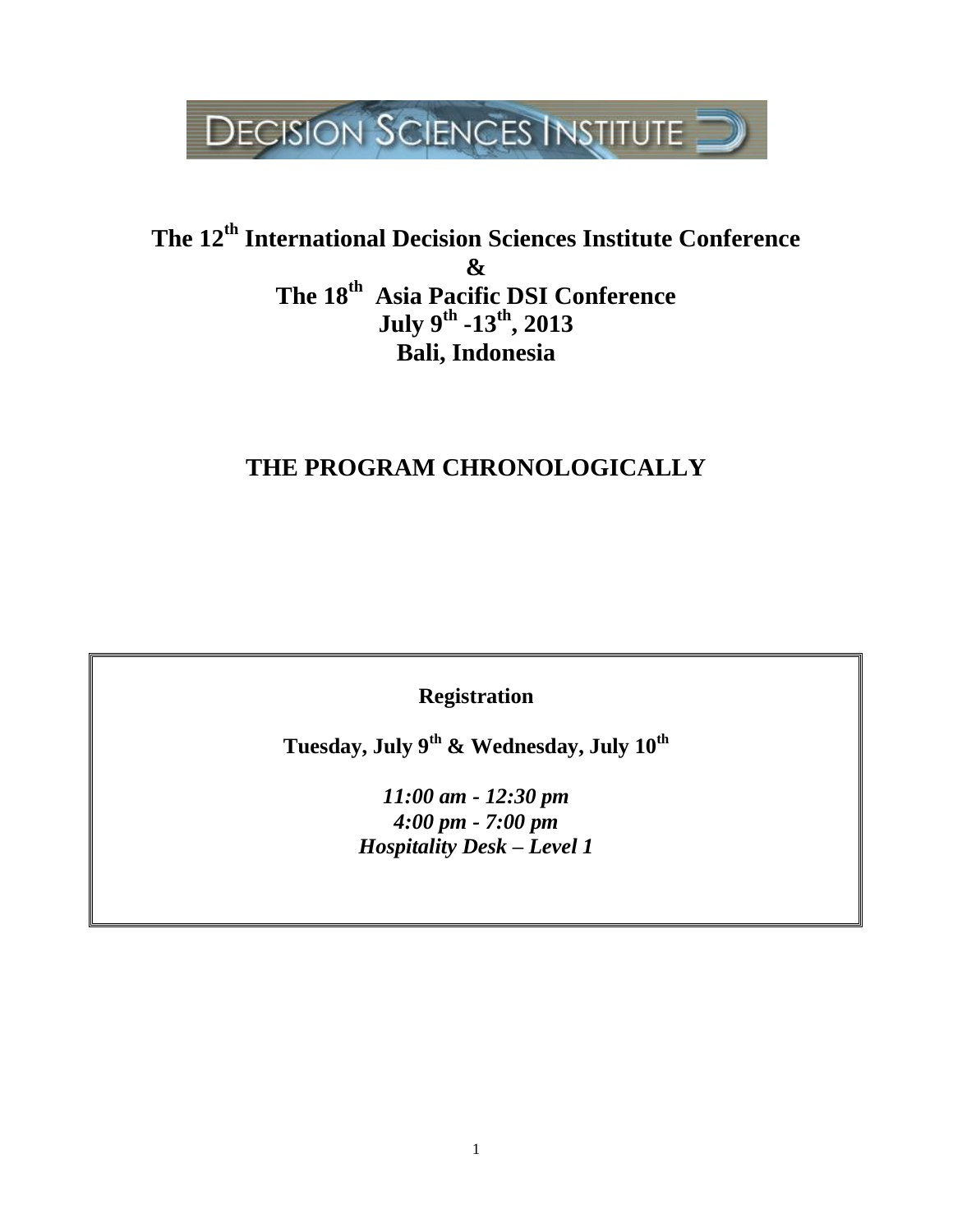### **7:20 AM**

#### **Registration**

*7:20 am - 12:30 pm 1:30 - 5:00 pm Hospitality Desk – Level 1* 

### **7:30 AM**

#### **[IB1] CRITERIA INFLUENCING DECISION-MAKING IN MNCS** *7:30 AM - 9:00 AM*

*Krisan I*

**Chairperson**

*Vijay Kannan, Utah State University*

#### **Franchising in Indonesia: An Empirical Study from Franchisee Perspective (Best Paper Award in Application of Theory)**

*Carlin Tanzil, California State University - Fullerton Peng Chan, California State University - Fullerton*

**What Do Students and Adults Do When They Negotiate: A Qualitative Study of French Business Situations**

*Guy Deloffre, ICN Business School*

#### **Effective Transfer of Marketing Knowledge for Higher Performance: Cases of Korean Subsidiaries of MNCs**

*Byung Hee Lee, Hanyang University Peng Chan, California State University-Fullerton*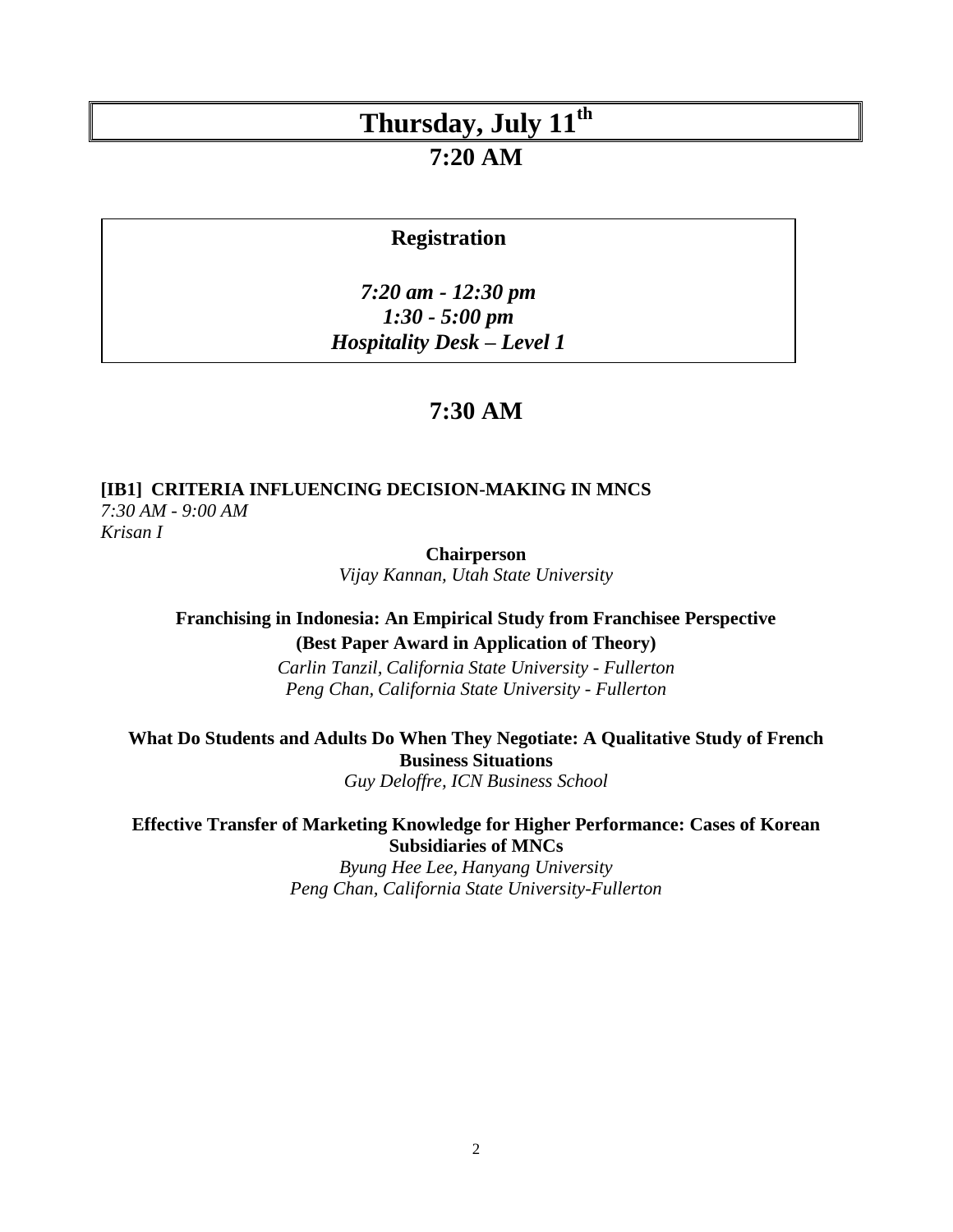### **7:30 AM (cont'd)**

#### **[CS1] CASE STUDIES: FOCUS ON HEALTH & HEALTH RELATED ISSUES**

*7:30 AM - 9:00 AM Krisan II*

*.*

#### **Chairperson**

*Krista Finstad-Milion, ICN Business School*

#### **Forecasting Pharmaceutical Life Cycles: A Case Study on How Drugs Are Prescribed in the NHS in the UK**

*Samantha Louise Buxton, Bangor University Marwan Khammash, University of Sussex Kostas Nikolopoulos, Bangor University Philip Stern, Loughborough University*

**Medical Travel: Stakeholders' Perspectives and Intentions**

*Corinne Karuppan, Missouri State University*

#### **Analyzing Co-Creation Process in Cluster Industry Using Agent-Based Simulation Case Study Solo Batik Industrial Cluster**

*Utomo Sarjono Putro, Bandung Institute of Technology Dhanan Sarwo Utomo, Bandung Institute of Technology Pri Hermawan, Bandung Institute of Technology Shimaditya Nuraeni, Bandung Institute of Technology Khrisna Ariyanto, Bandung Institute of Technology*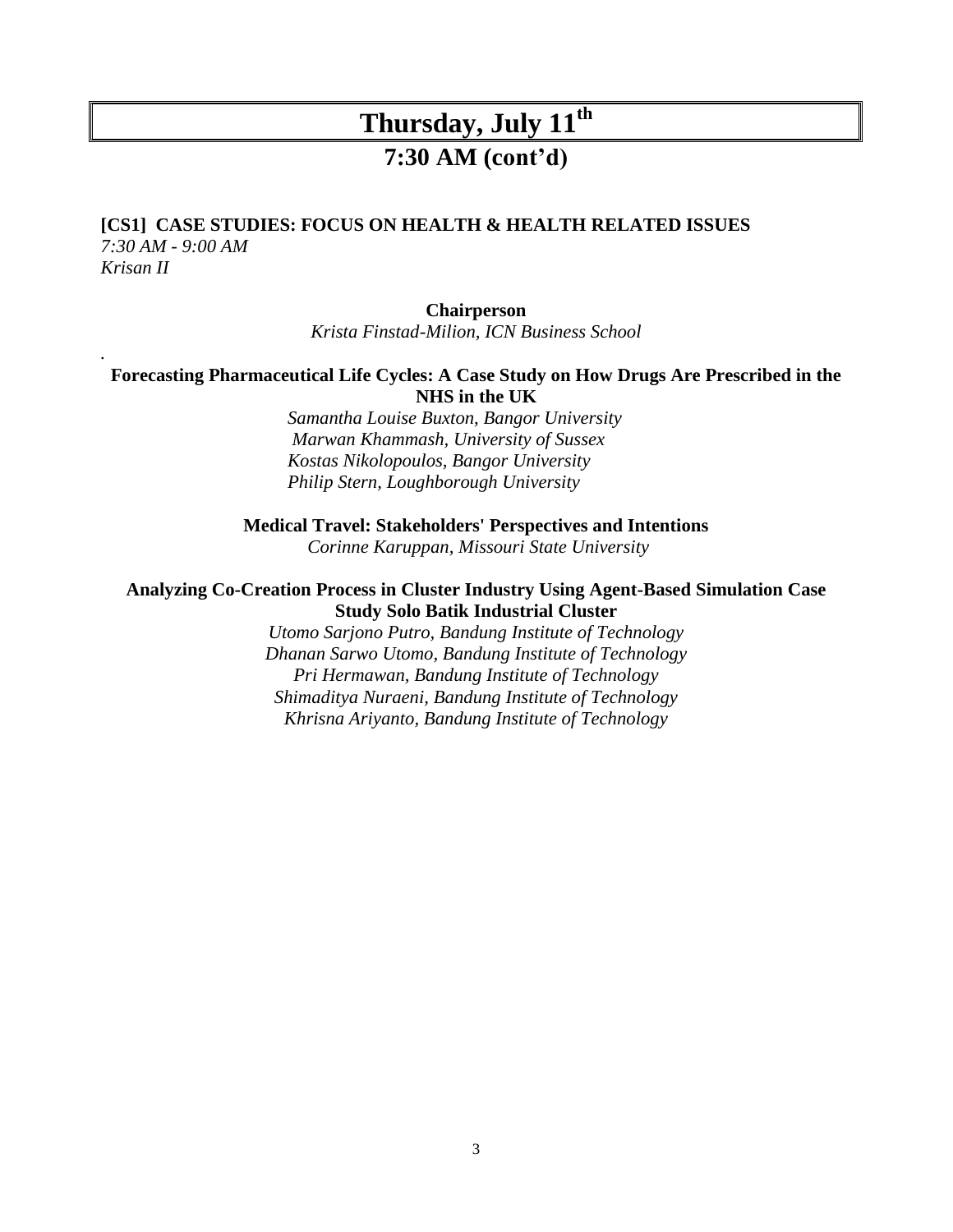### **7:30 AM (cont'd)**

#### **[EM1] E-COMMERCE CONSUMER ISSUES**

*7:30 AM - 9:00 AM Krisan III*

#### **Chairperson**

*Q.B. Chung, Villanova University*

#### **The Influence of Attitude and Brand Recognition toward Purchase Intention of Online Advertising on Social Networking Sites**

*Yusepaldo Pasharibu, Satya Wacana Christian University Yenny Purwati, Satya Wacana Christian University Ferry Jie, Royal Melbourne Institute of Technology*

#### **Antecedence of Software Recommendation**

*Albert Huang, University of the Pacific Julia Dare, University of the Pacific Guo-Qing Zhang, Zhejiang A&F University*

#### **A Comprehensive Approach to Capturing Website Quality Measures**

*Leonie Jane Cassidy, James Cook University John Hamilton, James Cook University*

#### **[MK1] CONSUMER ATTITUDES**

*7:30 AM - 9:00 AM Palma I*

**Chairperson**

*Gregory Heim, Texas A & M University*

#### **An Experimental Investigation of the Factors That Influence Wine Consumer Attitudes**

*David Zhang, University of Saskatchewan Iries Zhang, Beyond Communications-China*

**Conceptualizing Materialism in Handgun Purchasing Behavior: A Research Agenda** *Viet Dung Trinh,* Curtin University *Ian Phau, Curtin University*

**Perceived Consumer Power and Consumer Complaint Behavior: The Direct and Indirect Influences of Consumer Awareness of their Rights**

*Shahid Bhuian, Qatar University Eman Ali Al-Enazi, Qatar University*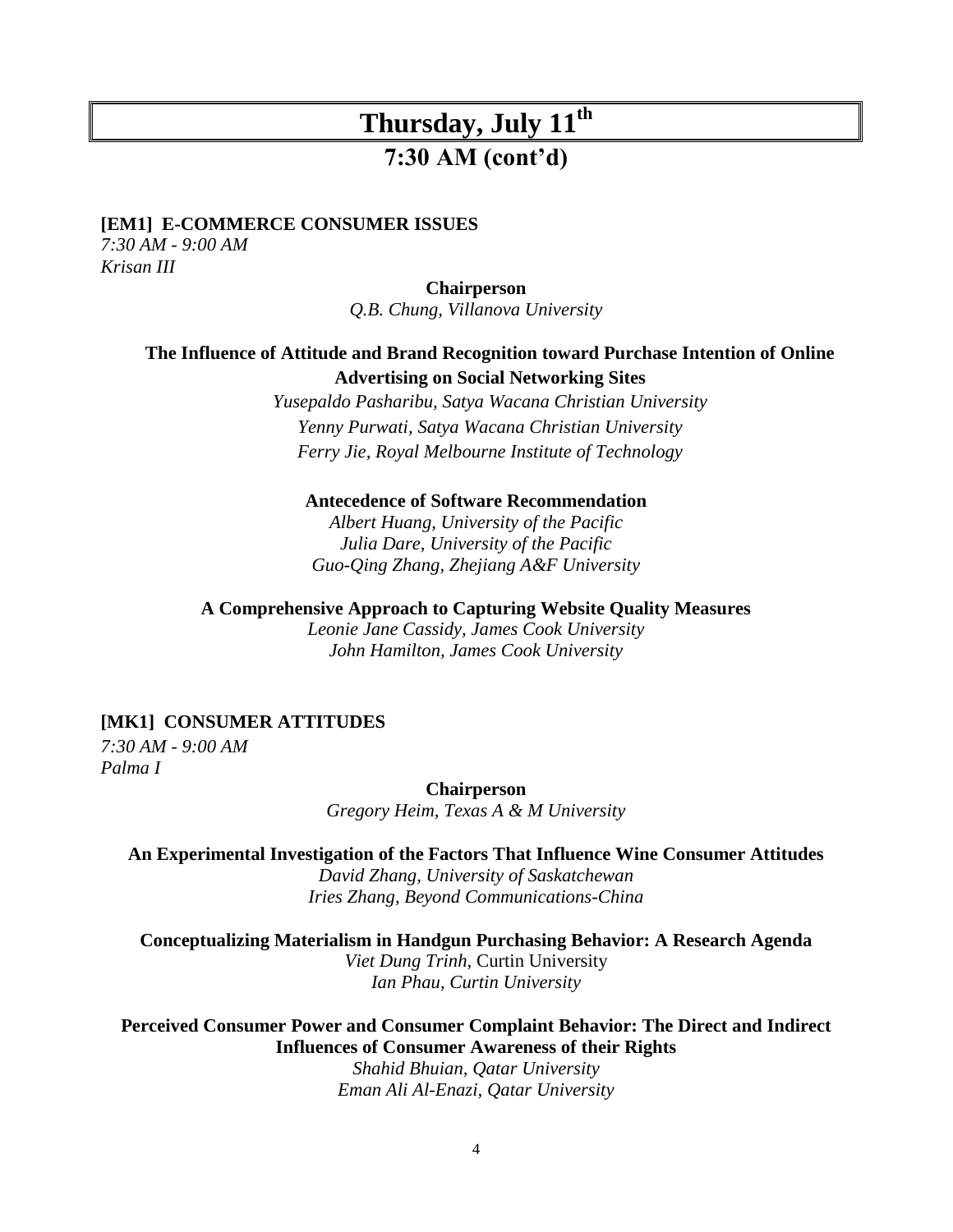## **7:30 AM (cont'd)**

#### **[SC1] MANAGING SUPPLY CHAIN RISK**

*7:30 AM - 9:00 AM Palma II*

#### **Chairperson**

*Sabita Sawhney, Maharishi University of Management*

#### **A Taxonomy of Supply Chain Risk Management Strategies: Antecedents and Performance (Best Paper Award in Application of Theory)**

*Elena Revilla, IE Business School Maria Jesus Saenz, Zaragoza Logistics Center*

#### **Measuring Supply Chain Risks in China from the Bank Perspective**

*Qiuping Huang, South China University of Technology Xiande Zhao, China-Europe International Business School Thomas Kwanho Yeung, South China University of Technology*

**The Prerequisites for Achieving Supply Chain Resilience**

*Yu Cui, Gifu Keizai University Masaharu Ota, Osaka City University*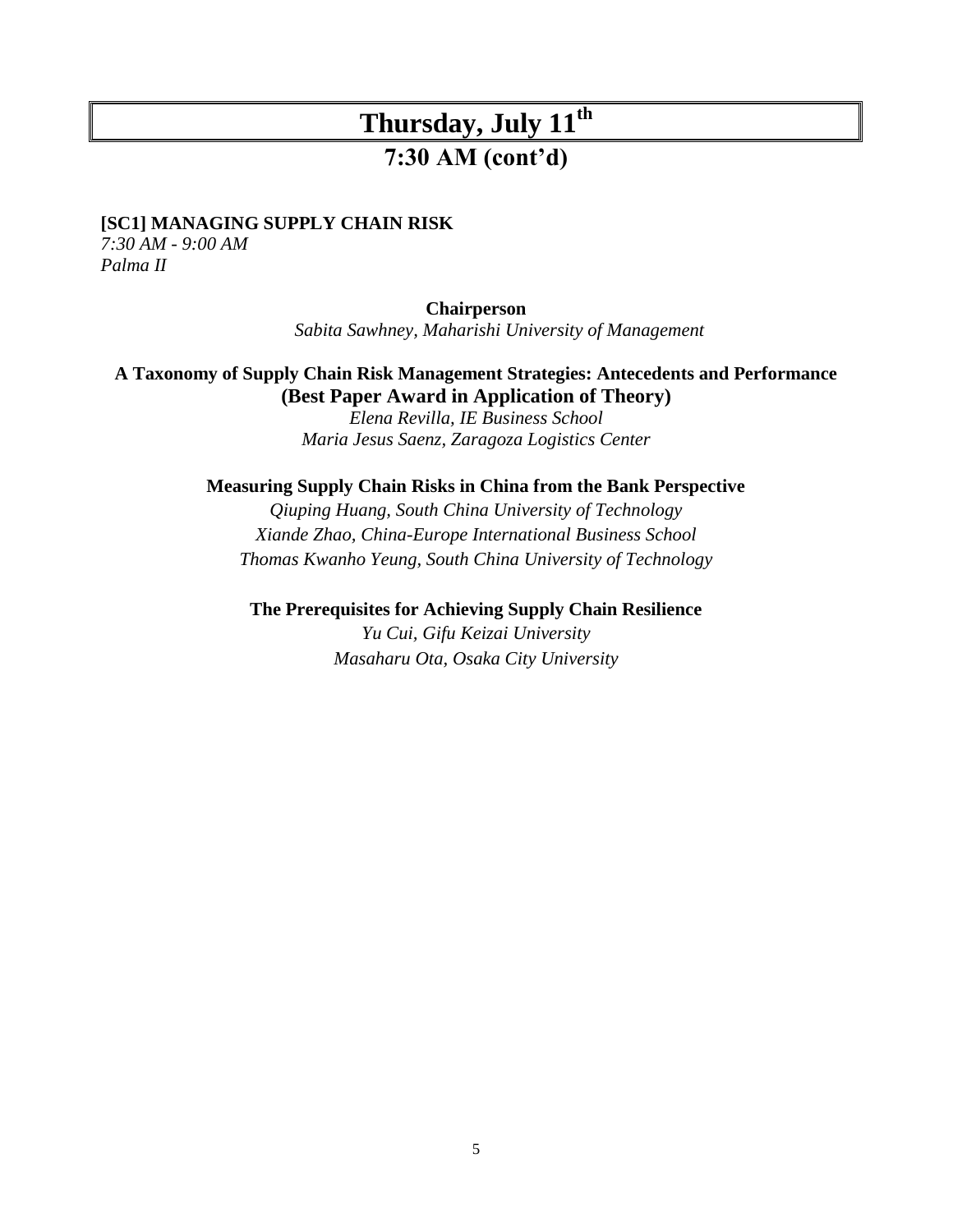### **9:10 AM**

#### **[HC1] Health Care Effectiveness, Efficiency & Utility**

*9:10 AM - 10:40 AM Krisan I*

#### **Chairperson**

*Neset Hikmet, University of South Carolina*

#### **Patient-Centered Care and Its Predictors**

*Ching-I Teng, Chang Gung University Jui-fen Rachel Lu, Chang Gung University*

#### **The Household Income Elasticity of Health Care Expenditures: An Empirical Evidence from Taiwan**

*Ping Chang Lee, National Cheng Kung University Hsin Hong Kang, National Cheng Kung University*

#### **A Non-linear, Multi-objective, Auto-optimization Model for Allocating Resources to Centrally Funded Hospitals**

*Lawrence Fulton, Texas State University Nathaniel Bastian, Pennsylvania State University Vivek Shah, Texas State University-San Marcus*

#### **[MI1] CLOUD COMPUTING & BIG DATA FOR ORGANIZATIONS** *9:10 AM - 10:40AM Krisan II*

**Chairperson** *Wai Hung Wong, Hang Seng Management College*

#### **A Study on the Effect of Organization's Environment on Acceptance Intention for Big Data**

**System**

*Eun Yeong Kim, Yonsei University Jung-Hoon, Lee, Yonsei University Yeree Park, Yonsei University*

#### **Research about Factors Affecting the Continuous Use of Cloud Storage Service**

*Chang Joong Jun, Yonsei University Jung-Hoon Lee, Yonsei University Dong Young Shin, Yonsei University*

### **Cloud Computing Adoption in Taiwan: An Empirical Study**

*Pei-Fang Hsu, National Tsing Hua University*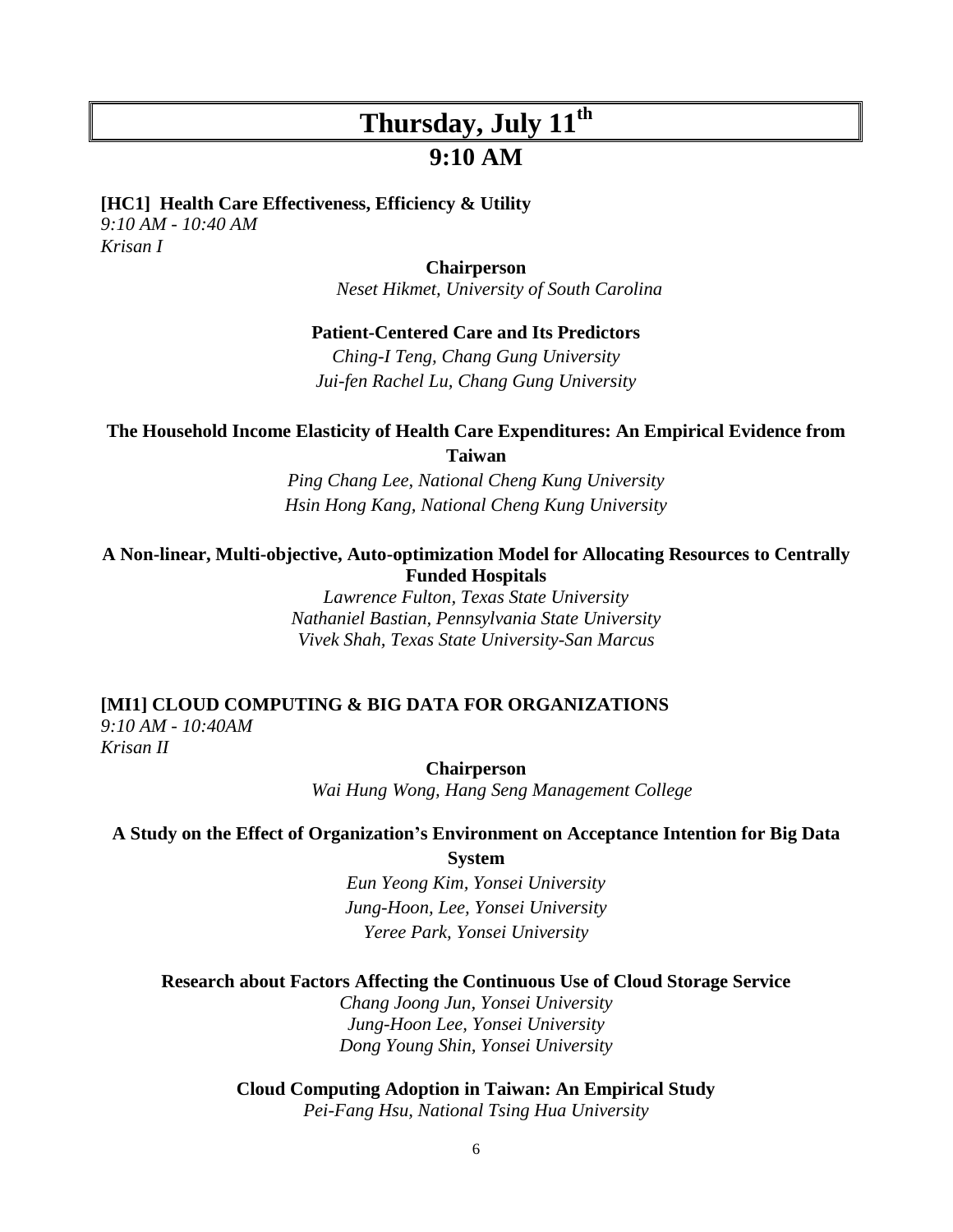## **9:10 AM (cont'd)**

#### **[OB1] SPECIFIC ORGANIZATIONAL BEHAVIOR ISSUES**

*9:10 AM - 10:40 AM Krisan III*

#### **Chairperson**

*Andre Gulyas, Australian Catholic University*

#### **Collaboration Technology Favoritism for Social Interactions**

*Seng-Su Tsang, Taiwan University of Science & Technology*

#### **The Effects of Social Exchange Perspectives on Employee Creativity: A Multilevel Investigation**

*Li-Yueh Lee, Kun Shan University Sou Veasna, National Cheng Kung University*

#### **Signaling Theory of Legitimacy**

*Olga Ivanova, ICN Business School*

#### **[RM1] RISK MANAGEMENT**

*9:10 AM - 10:40 AM Palma I*

#### **Chairperson**

*Maling Ebrahimpour, University of South Florida - St. Petersburg*

#### **[Supply Chain Risk Assessment for Supply Chain Financing](http://www.conferencemgt.com/conf/IDSI13/up/P130131005.pdf)**

*Thomas Kwanho Yeung, South China University of Technology Xiande Zhao, China-Europe International Business School Qiuping Huang, South China University of Technology*

#### **Modeling Portfolio Rebalancing by Modifying Utility Theory**

*Chunhui Xu, Chiba Institute of Technology Yanli Huo, Chiba Institute of Technology Takayuki Shiina, Chiba Institute of Technology Min Huang, Northeastern University – China*

#### **Portfolio Management with Stochastic Volatility**

*Jiguang Han, University of Science and Technology of China – City University - Suzhou Yunfei Zhai, University of Science and Technology of China Qiang Zhang, City University of Hong Kong*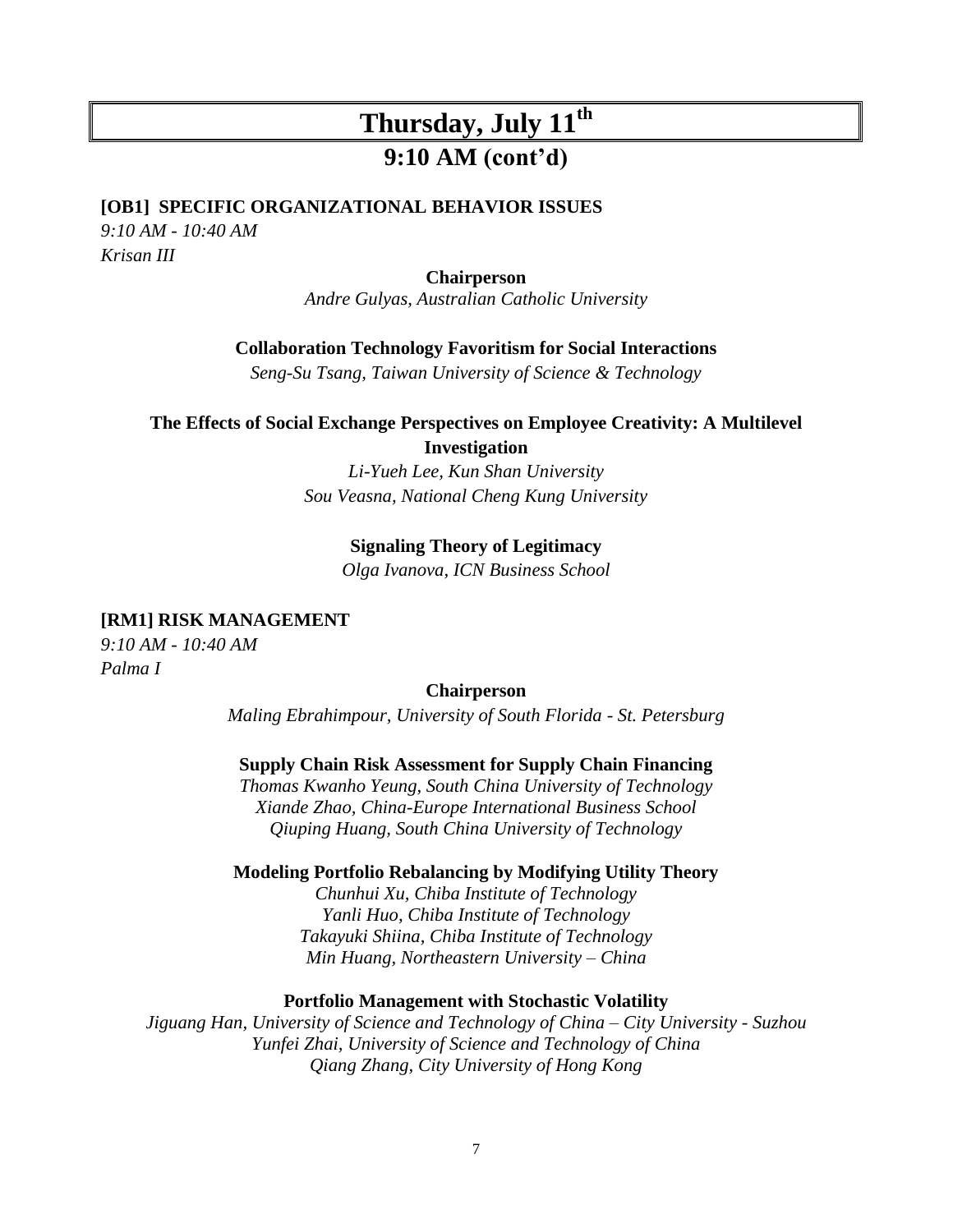## **9:10 AM (cont'd)**

**[SC2] SUPPLY CHAIN INTEGRATION**

*9:10 AM - 10:40 AM Palma II*

**Chairperson**

*Artur Swierczek, University of Economics-Katowice*

**Evaluating the Integration of Contract Manufacturers in an Advanced S&OP Process** *Shao Hung Goh, SIM University*

**An Investigation of Supply Chain Integration and Firm Innovativeness: An Empirical Study of Indonesian-based Firms**

*Erlinda Yunus, PPM Institute of Management*

**Volume Incentive through Performance-Based Allocation of Business** *Liping Liang, Lingnan University Derek Atkins, University of British Columbia*

## **10:40 AM**

**Coffee Break**

*10:40 AM - 11:00 AM Hotel Foyer*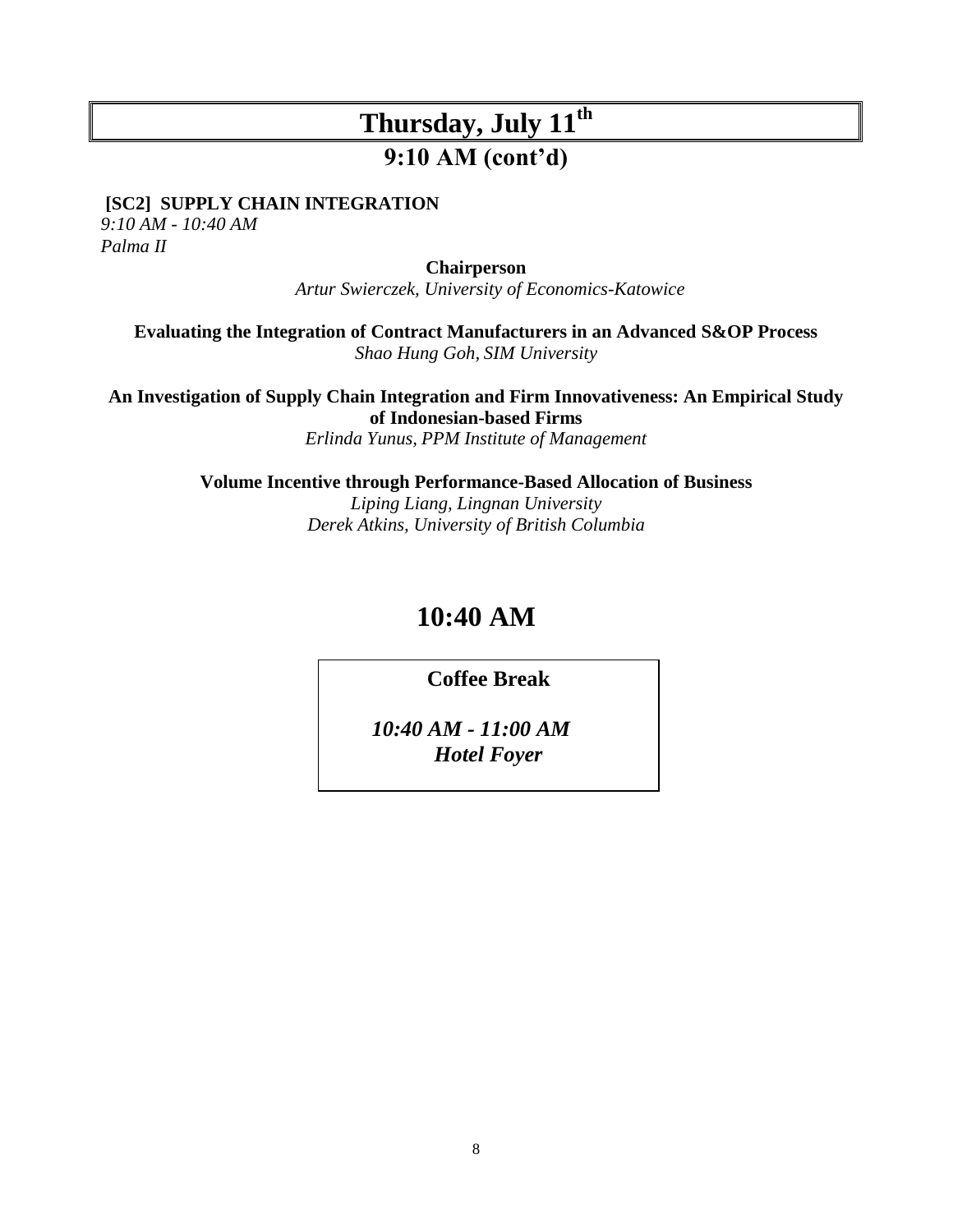## **Thursday, July 11th 11:00 AM**

#### **[KM1] KNOWLEDGE MANAGEMENT & LEARNING ENVIRONMENT**

*11:00 AM - 12:30 PM Krisan I* **Chairperson**

*Andres Hayward, North Carolina A&T State University*

#### **Social Capital and Innovation: The Role of Co-Production**

*Li-Wei Wu, Tunghai University Chung-Yu Wang, National Kaohsiung University of Applied Sciences*

#### **Knowledge Management Initiative in Indonesian Higher Education: Open Access Institutional Repository in Academic Library**

*Ida Farida, Bandung Institute of Technology Jann Hidajat, Bandung Institute of Technology Bambang Rudito, Bandung Institute of Technology Sulistyo Basuki, Sookmyung Women's University*

#### **The Effect of Cultural Intelligence to Knowledge Sharing Behavior in University Students**

*Nur Arief Putranto, Bandung Institute of Technology Achmad Ghazali, Bandung Institute of Technology*

#### **[MI2] ANALYTICAL DECISION SUPPORT SYSTEMS**

*11:00 AM - 12:30 PM Krisan II*

#### **Chairperson**

*Doug White, Roger Williams University*

#### **Assessing the Factors Influencing Analytics Investment Priorities across Organizations**

*Bruce Pollack-Johnson, Villanova University Suzanne Heller Clain, Villanova University Matthew Liberatore, Villanova University Carolyn Martin, IBM – Canada*

#### **Discovering the Critical Factors that Influence Queensland Farmers' Effective Use of Internet-Based Extension Tools**

*Sherrill Cooper, University of the Sunshine Coast Don Kerr, University of the Sunshine Coast Kathy Lynch, University of the Sunshine Coast Ian Layden, Department of Agriculture, Fisheries and Forestry-Australia*

#### **Declarative Programming and Cognitive Load: Strategies for Reducing Task Complexity**

*Leo Vijayasarathy, Colorado State University Gretchen Irwin, Colorado State University*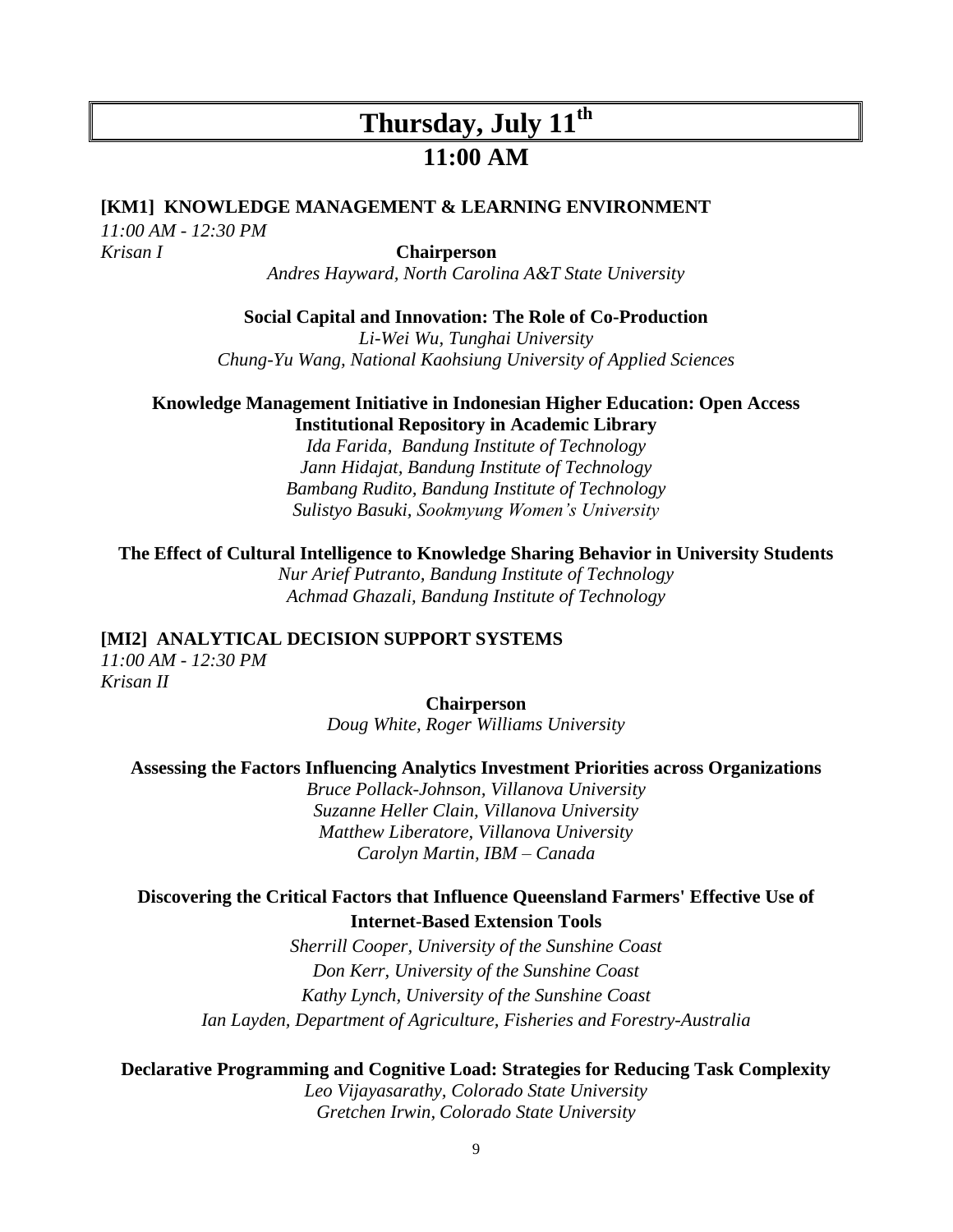## **Thursday, July 11th 11:00 AM (cont'd)**

#### **[MM1] MANUFACTURING MANAGEMENT - SCHEDULING**

*11:00 AM - 12:30 PM Krisan III*

#### **Chairperson**

*Samir Barman, University of Oklahoma*

**A Study on Production Seat Planning for Make-to-order Production with Make-to-stock Parts** *JiaHua Weng, Waseda University*

**Improved Job-shop Scheduling Decision Through RFID**

*Jongsawas Chongwatpol, National Institute of Development Administration-Thailand*

**Optimizing the Performance of Lean Manufacturing Cells with Selective Cross-training Based on Chained Labor Flexibility**

*Nallan Suresh, SUNY-Buffalo*

#### **[QP1] QUALITY MANAGEMENT I**

*11:00 AM - 12:30 PM Palma I*

#### **Chairperson**

*Thomas Callarman, China-Europe International Business School*

#### **An Approach for Measuring Process Performance with Asymmetric Tolerances in the Presence of Measurement Errors**

*Dwi Yuli Rakhmawati, National Taiwan University of Science &Technology Chien-Wei Wu, National Tsing Hua University Chao-Lung Yang, National Taiwan University of Science &Technology*

#### **ISO 9000 Implementation and Performance Improvement in Vietnamese Manufacturing Companies**

*Chi Phan Anh, Vietnam National University Nguyen Hue Minh, Vietnam National University Luong Vu Mai Hoa, Vietnam National University Yoshiki Matsui, Yokohama National University*

#### **Construction of a Tightened-Normal-Tightened Sampling Scheme by Variables Inspection**

*Alexander Nugroho, National Taiwan University of Science and Technology Chien-Wei Wu, National Tsing Hua University Nani Kurniati, National Taiwan University of Science and Technology*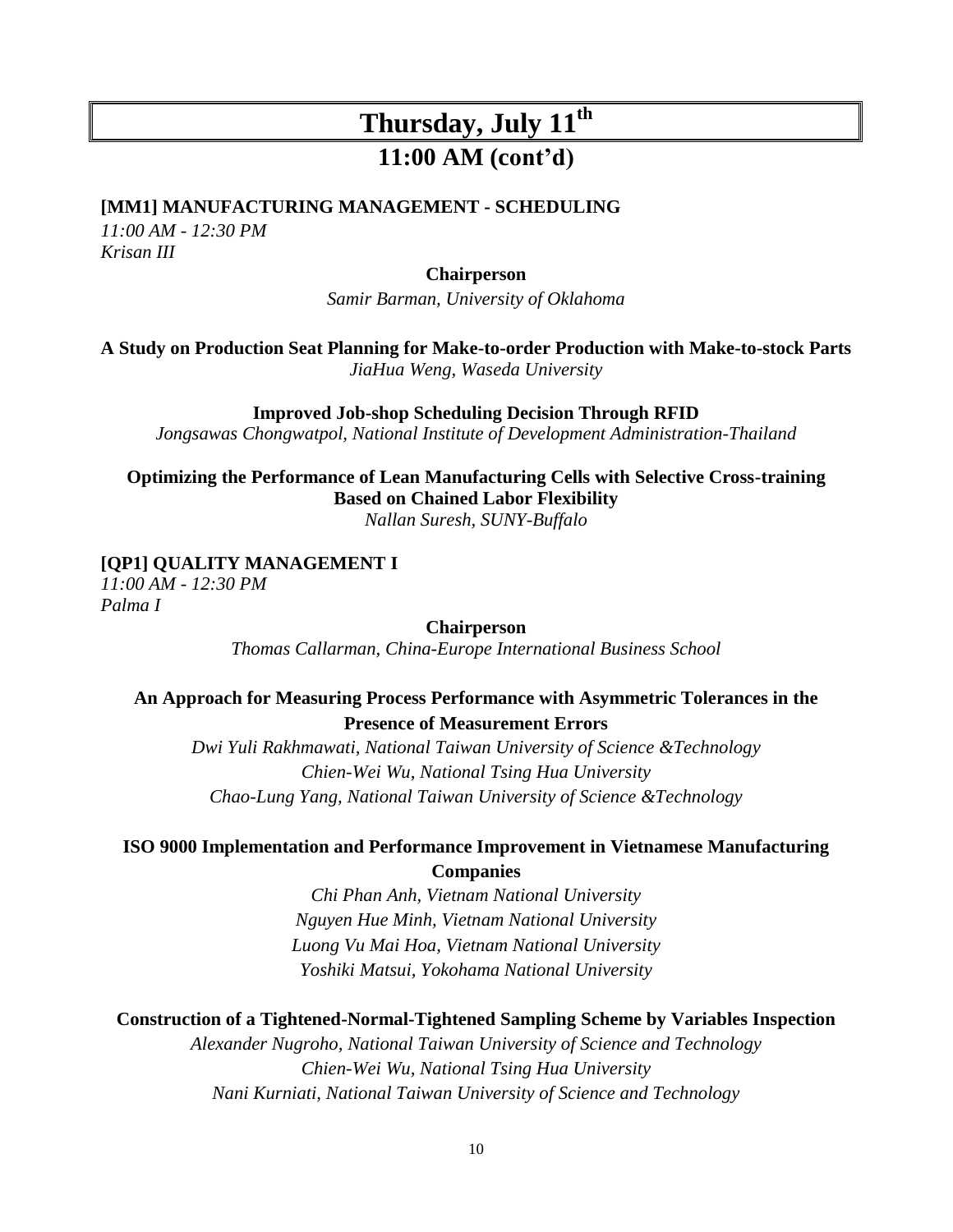### **11:00 AM (cont'd)**

#### **[SC3] BUYER-SUPPLIER RELATIONSHIP**

*11:00 AM - 12:30 PM Palma II*

#### **Chairperson**

*Richard Metters, Texas A&M University*

#### **Buyer-Supplier Relationship and Organizational Profile: Sources of Product Innovation in India and Pakistan**

*Muhammad Shakeel Sadiq Jajja, Institute of Business Administration-Pakistan Shaukat Ali Brah, Karachi School of Business and Leadership Syed Zahoor Hassan, Lahore University of Management Sciences*

**Trust and Supply Chain Management: Directions for Future Research** *Rajeev Sawhney, Western Illinois University Sabita Sawhney, Maharishi University of Management*

**Unveiling the Fortune at the Bottom of the Pyramid: Learning and Insights from Middle Market Supply Chain Companies in an Emerging Market**

> *Rakesh Singh, Durgadevi Saraf Institute of Management-Mumbai Vaidyanathan Jayaraman, University of Miami*

### **Lunch 12:30 PM-1:30 PM**

### **Lunch Break** *12:30 PM - 1:30 PM*

**Hotel Restaurant Ticket to be handed in at the restaurant**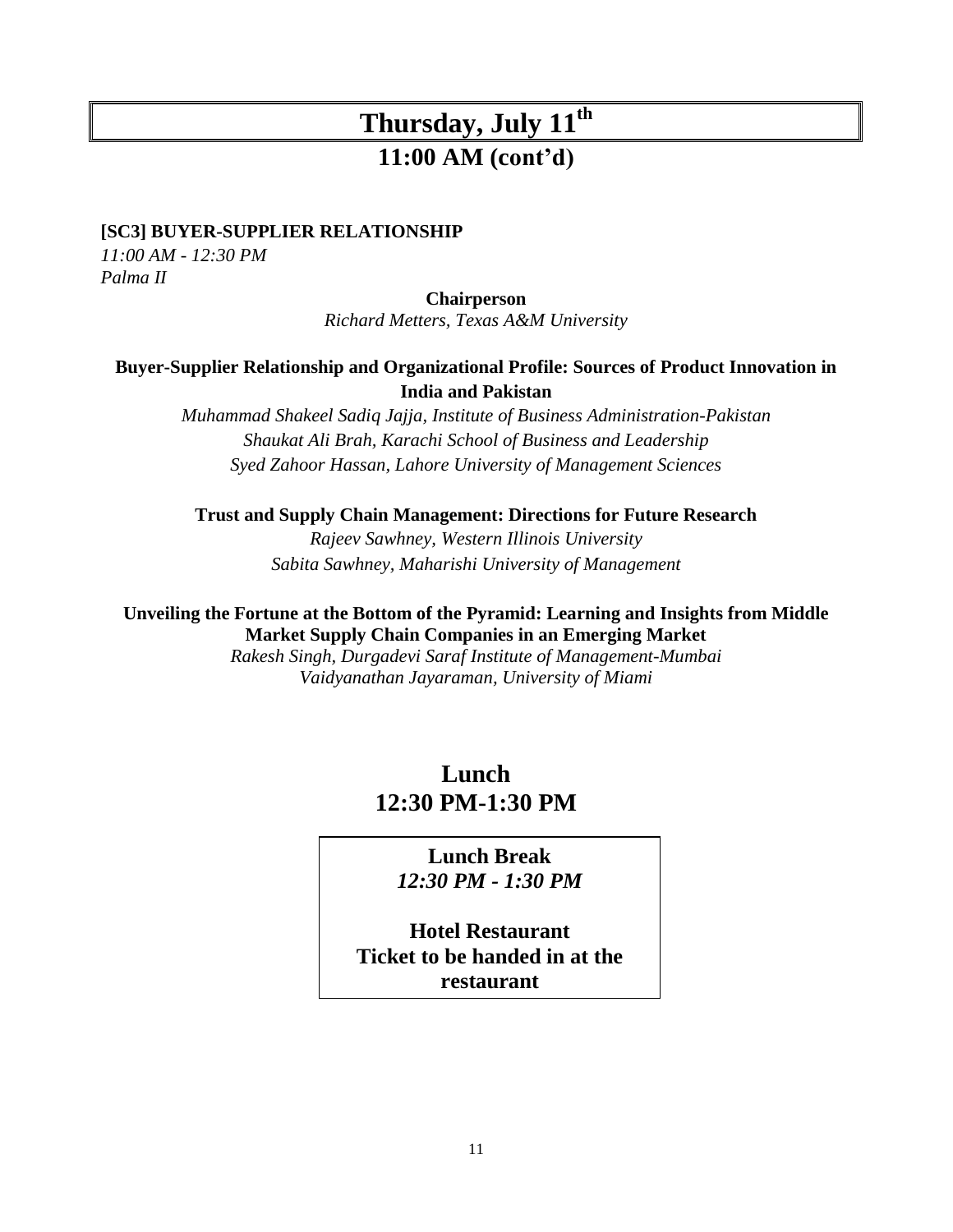### **1:30 PM**

#### **[MI3] INFORMATION & TECHNOLOGY ADOPTION**

*1:30 PM - 3:00 PM Krisan I*

#### **Chairperson**

*Matthew Liberatore, Villanova University*

**Analysis of the IT Solution Adoption Timing: Cases of Korean Companies**

*Bong Moon Ha, Kookmin University Seung Ryul Jeong, Kookmin University Kyung Hoon Yang, University of Wisconsin - La Crosse*

**A Decision Support System Framework for RFID Technology Adoption**

*Wai Hung Wong, Hang Seng Management College*

#### **Adoption of Technology by Base of the Pyramid Farmers: An Extension of the "Utaut" Model**

*Kamala Gollakota, University of Redlands James Pick, University of Redlands*

#### **[MS1] MS/OR I**

*1:30 PM - 3:00 PM Krisan II*

#### **Chairperson**

*Rajesh Tyagi, General Electric R &D*

**Apply Ant Colony Algorithm to Test Case Prioritization**

*Chien-Li Shen, National Chengchi University Eldon Li, National Chengchi University*

#### **A Bureaucratic Reform Scenario Planning: Strategy Tool for Managing Behavior Change of Indonesia Civil Service into Uncertain Futures**

*Oni Bibin Bintoro, Bandung Institute of Technology Jann Hidajat, Bandung Institute of Technology Utomo Sarjono Putro, Bandung Institute of Technology Pri Hermawan, Bandung Institute of Technology*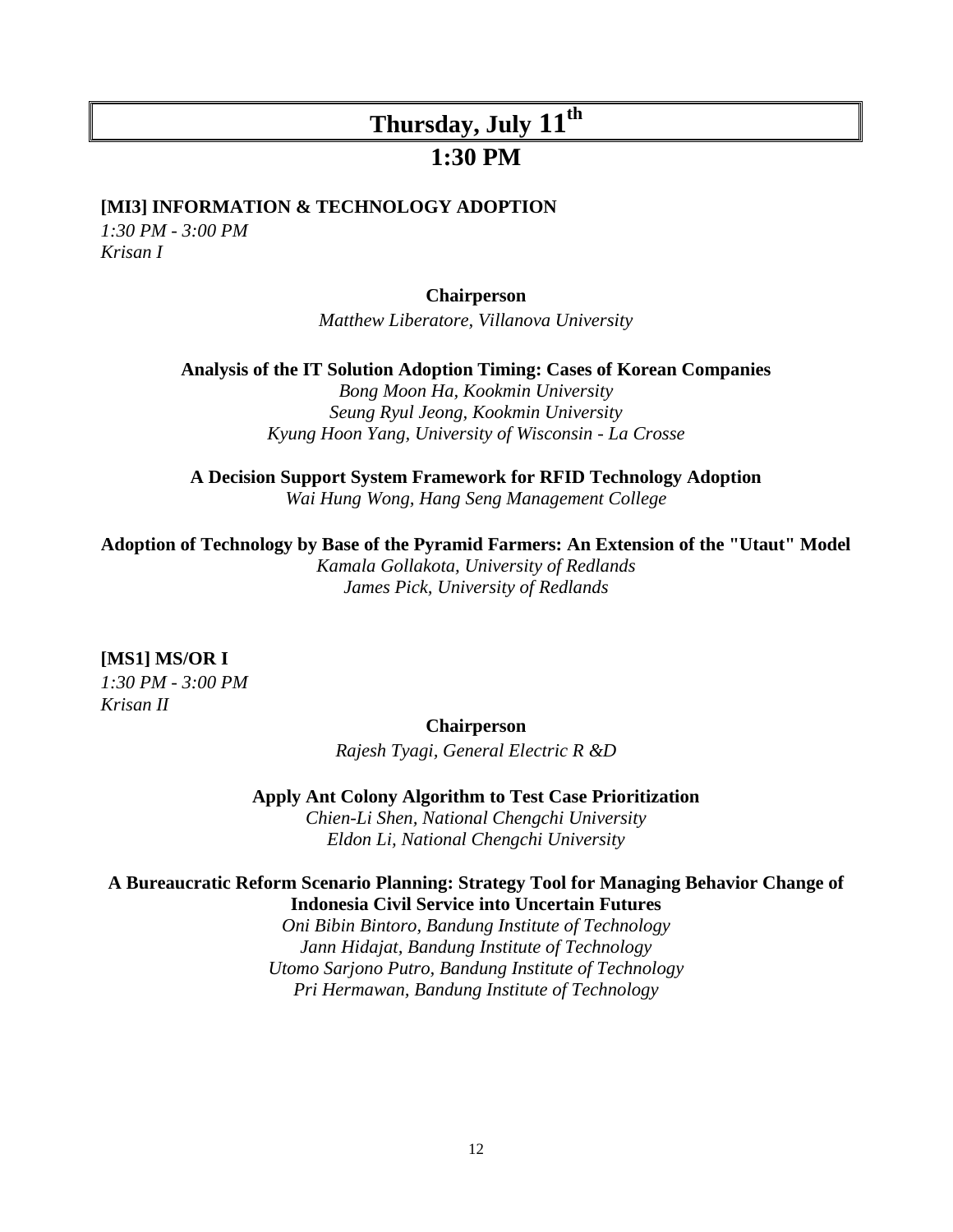## **Thursday, July 11th 1:30 PM (cont'd)**

#### **[HR1] HR PRACTICES**

*1:30 PM - 3:00 PM Krisan III*

#### **Chairperson**

*Brendon Bannister, Northeastern University*

#### **The Importance of Leader-Member Exchange in Implementing Delegation among Chinese Managers**

*Therese Anne Joiner, Monash University Lynne Leveson, La Trobe University Steve Bakalis, University of Adelaide*

### **Strategy and HRM Practices Alignment, Role Stress and Individual Outcomes: A Multilevel**

**Study**

*Jia-Chi Huang, National Chengchi University Chiung-Yi Huang, Yuan Ze University Hsu-Feng Hung, National Chengchi University*

#### **[SM1] SERVICE STRATEGY**

*1:30 PM-3:00 PM Palma I* 

#### **Chairperson**

*Gregory Heim, Texas A & M University*

#### **Investigate Customer Behavior through Excessive Service in Tangible Facilities and Employees Responsiveness**

*Hua-Hung Robin Weng, Yuan Ze University Hui-Wen Wendy Wang, Yuan Ze University*

#### **The Role of Perceived Environment in a Service Setting: A Cross-Country Empirical Study**

*Erlinda Yunus, PPM Institute of Management John Goodale, Southern Illinois University - Carbondale*

#### **The Study and Measurement of Urban Governance toward the Justice Evaluation in the City of Tehran**

*Ali Maher, Tehran University Farhad Sadr, Tehran University Mohammad Hossain Salarianzadeh, Tehran Municipality Seyed Manaf Hashemi, Tehran University*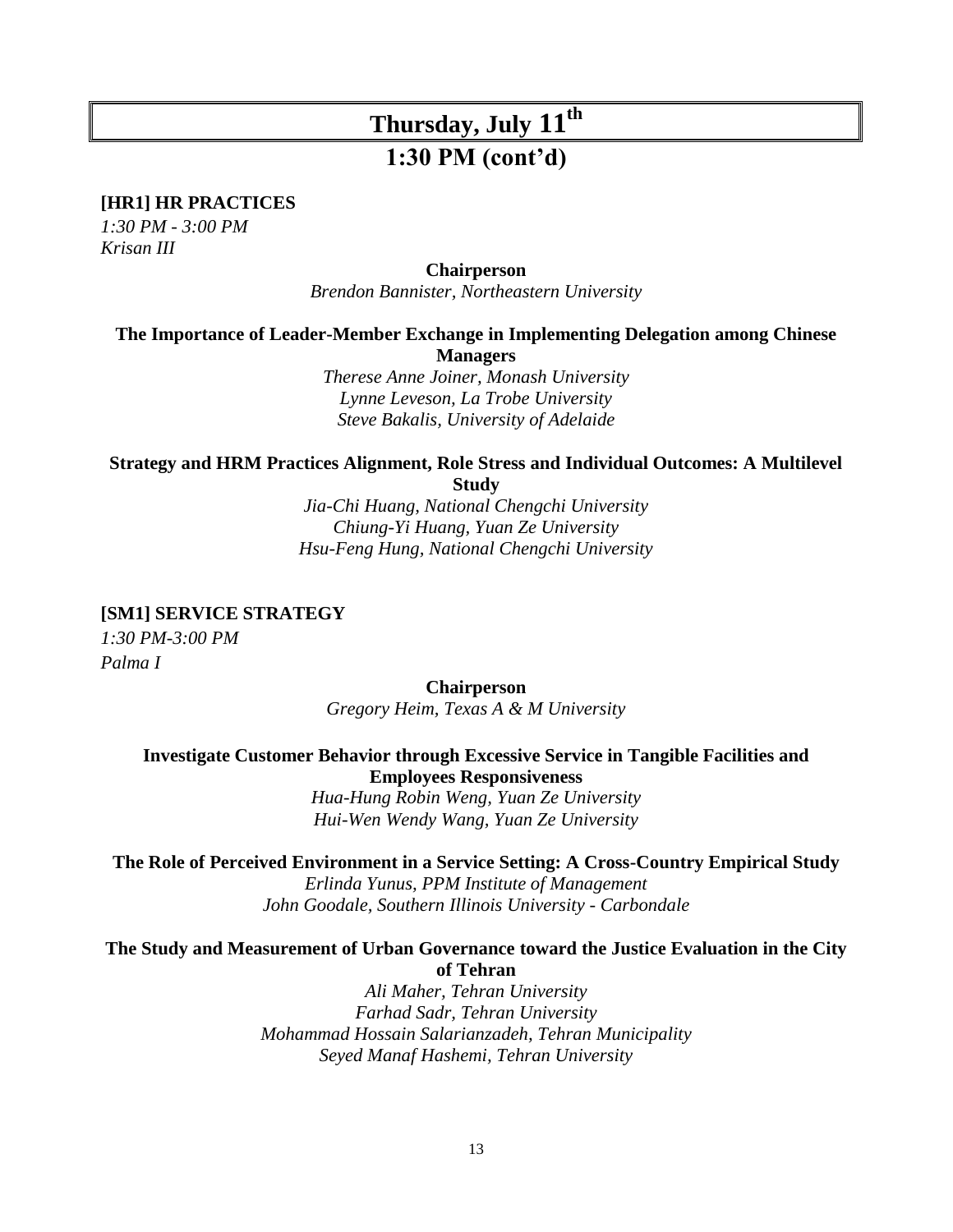## **Thursday, July 11th 1:30 PM (cont'd)**

**[CR1] FOR-PROFIT/NON-PROFIT PARTNERSHIPS: EDUCATION, SUSTAINABILITY & HUMANITARIAN AID (WORKSHOP)**

*1:30 PM-3:00 PM Palma II*

**For-profit/Non-profit Partnerships: Education, Sustainability & Humanitarian Aid**

*Laura Hartman, DePaul University Nezih Altay, DePaul University Kathy Dhanda, DePaul University*

## **3:00 PM**

**Coffee Break**

*3:00 PM - 3:30 PM Hotel Foyer*

**MEETING: APDSI BOARD**  *3:30 PM-4:30 PM Krisan I* **Chairperson** *Daesik Hur, Yonsei University*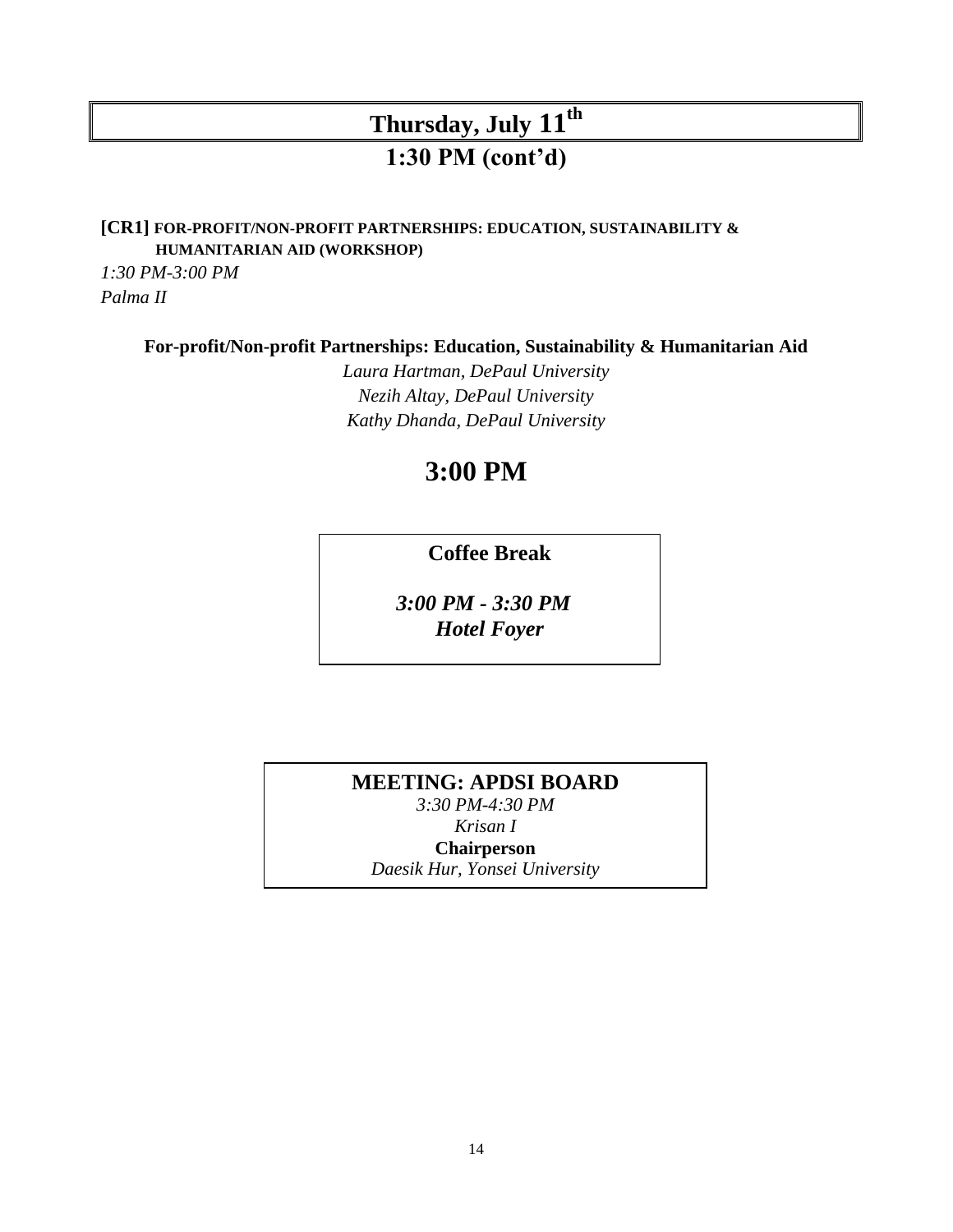### **4:30 PM**

### **SPECIAL PANEL INCORPORATION OF SUSTAINABILITY IN ACADEMIC CURRICULA**

*4:30 pm - 6:00 PM*

*Palma I & II*

### **[SP1] SPECIAL PANEL: INCORPORATION OF SUSTAINABILITY IN ACADEMIC CURRICULA**

*4:30 PM - 6:30 PM Palma I & II*

#### **Moderator**

*Norma Harrison, Macquarie University*

**Panelists:**

**Maling Ebrahimpour***, Dean, College of Business, University of South Florida - St Petersburg* **Ron Johnson***, Dean, College of Business, North Dakota State University* **Ram Narasimhan***, University Distinguished Professor, Michigan State University* **Soumen Ghosh***, Alan & Caron Lacy Professor, Scheller College of Business, Georgia Tech* **Thomas Callarman***, Director of the Siemens Centre for Sustainability & Supply Chain Management, China-Europe International Business School* **Kathy Dhanda***, Associate Professor, Dreihaus College of Business, DePaul University*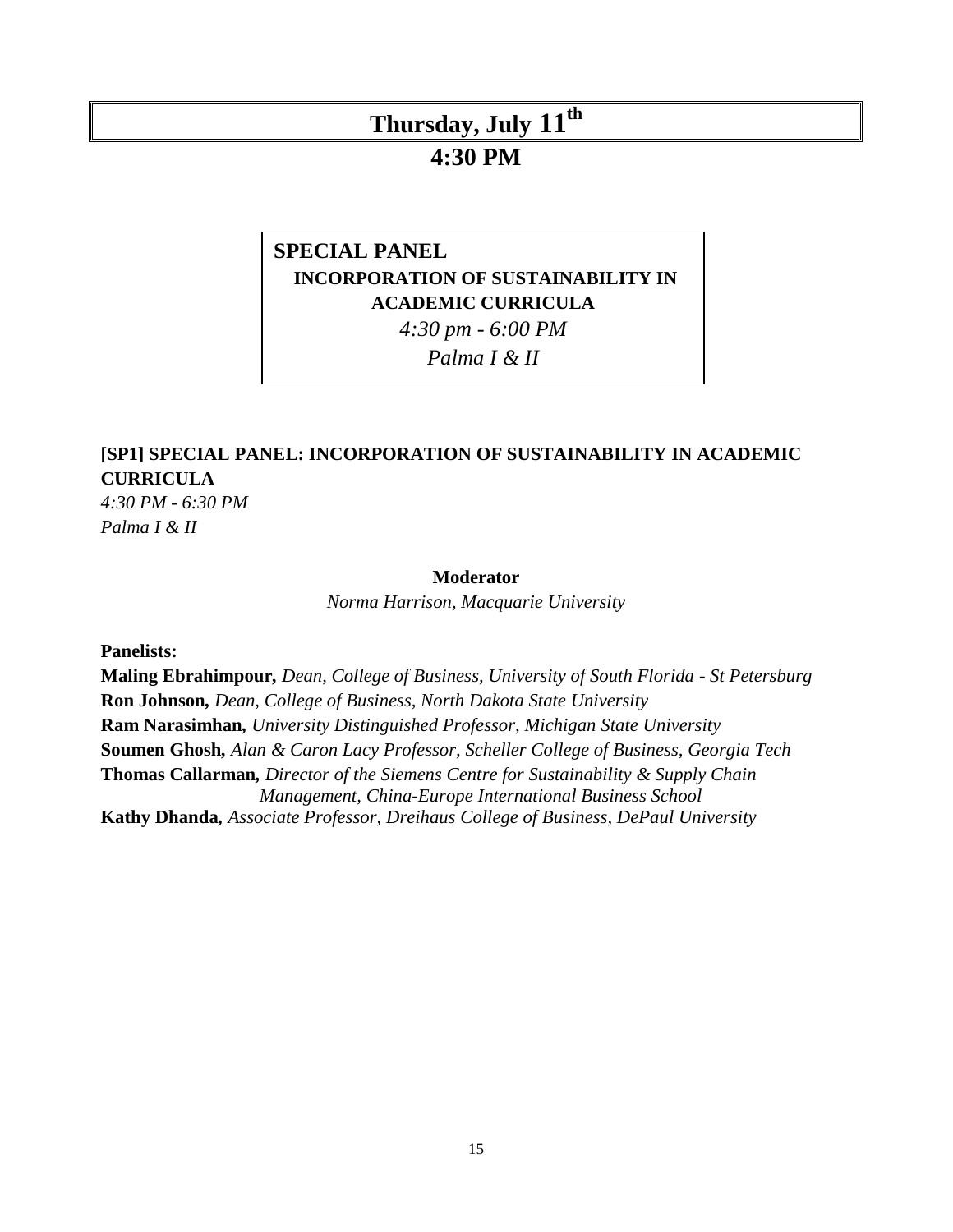### **7:20 AM**

#### **Registration**

*7:20 am - 12:30 pm 1:30 - 5:00 pm*  **Hospitality Desk – Level 1**

## **Friday, July 12th**

### **7:30 AM**

#### **[HC2] HEALTH CARE PERFORMANCE IMPROVEMENT, QUALITY MANAGEMENT & PROGRAM EVALUATION**

*7:30 AM - 9:00 AM Krisan I*

**Chairperson**

*Lawrence Fulton, Texas State University*

#### **A New Way to Improve the Ability of Social Interaction on Elderly People from the Aspect of Mental Health**

*Cheng Ta Lin, National Cheng Kung University Lu Yu Lin, National Cheng Kung University Pao Cheng Hsu, National Cheng Kung University*

#### **Promoting and Evaluating Total Quality Management in Nursing Department of Hospital**

*Hamaya Taro, Waseda University Yamaji Manabu, Waseda University Ogihara Atsushi, Waseda University*

#### **Readiness Factor for Applying Lean in Health Care**

*Shahid Al-Balushi, Sultan Qaboos University Abdullah Al-Hajri, Sultan Qaboos University Yahya Al-Farsi, Sultan Qaboos University Rashid Al-Abri, Sultan Qaboos University Amrik Sohal, Monash University Prakash Singh, University of Melbourne*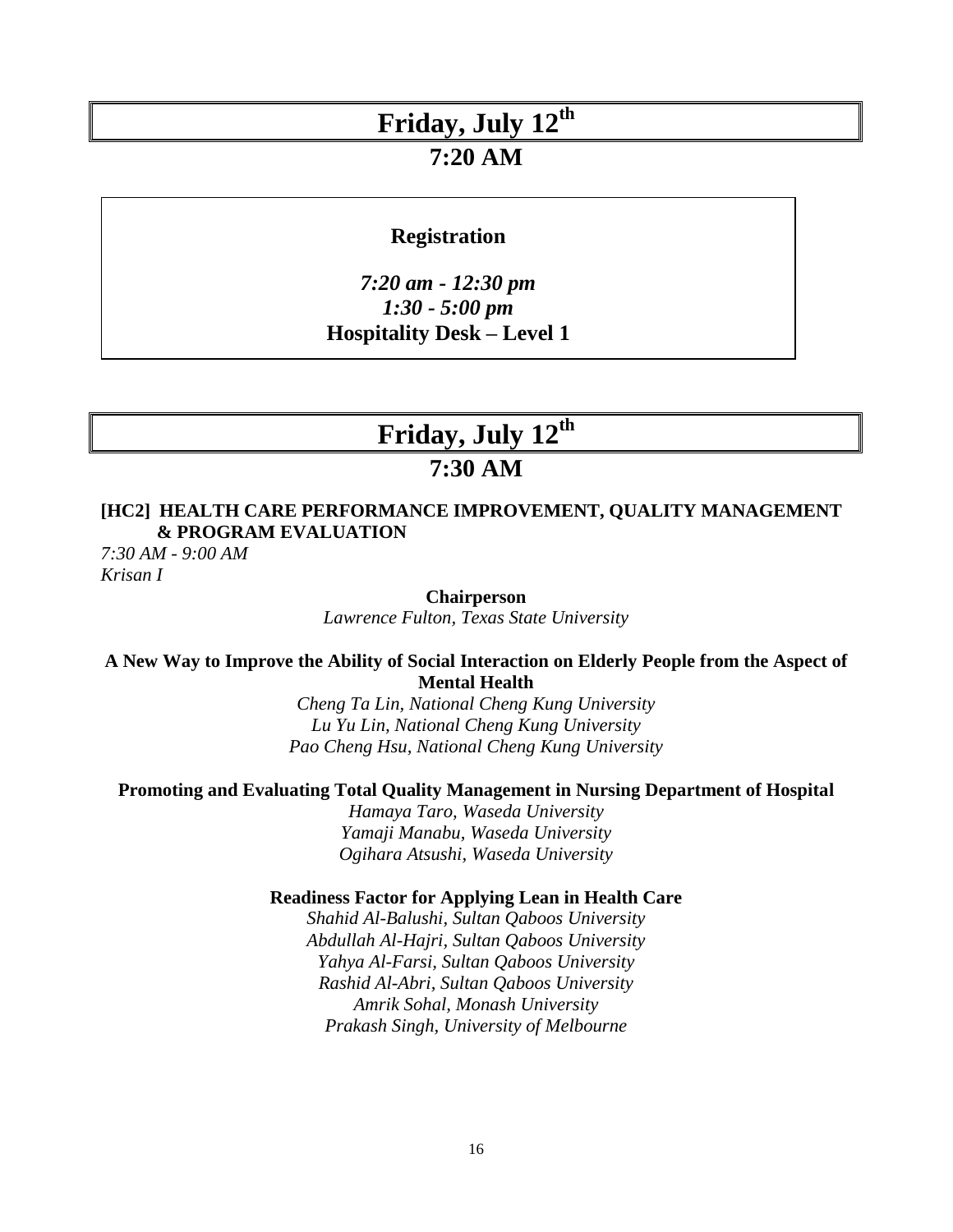### **7:30 AM (cont'd)**

#### **[KM2] KNOWLEDGE MANAGEMENT & MNCS**

*7:30 AM - 9:00 AM Krisan II*

#### **Chairperson**

*Jann Hidajat, Bandung Institute of Technology*

#### **Enablers to Knowledge Management Implementation in Indonesian Medium Sized Manufacturing Enterprises - A Preliminary Study**

*Oki Sunardi, Bandung Institute of Technology Jann Hidajat, Bandung Institute of Technology*

#### **Comparison of Factors Contribute to Knowledge Share between Employees in National and Multinational Company (Case Study in Jababeka Area-Indonesia)**

*Soortien Anaconda Bangkara, Bandung Institute of Technology Jann Hidajat, Bandung Institute of Technology*

## **A Multilevel Assessment of the Knowledge Conversion Process**

*Hayward Andres, North Carolina A&T State University*

#### **[SC4] INFORMATION TECHNOLOGY IN SUPPLY CHAIN I**

*7:30 AM - 9:00 AM Krisan III*

#### **Chairperson**

*Yoshiki Matsui, Yokohama National University*

#### **The Use of RFID Systems in Humanitarian Operations and Crisis Management**

*Pedro Reyes, Baylor University Daniel Engels, Southern Methodist University Patrcik Jaska, University of Mary Hardin - Baylor*

#### **A Crystal Ball: The Potential of Prototyping as a Research Method for Buyer-Supplier Relationship Concepts in Emerging Markets**

*Thorsten Alexander Migge, University of Western Australia Sharon Purchase, University of Western Australia Sandra Kiffin-Petersen, University of Western Australia* 

#### **Exploring Information Processing and Decision Making for Sustainable Supply Management**

*Jan Meinlschmidt, European Business School Kai Foerstl, European Business School Christian Busse, European Business School*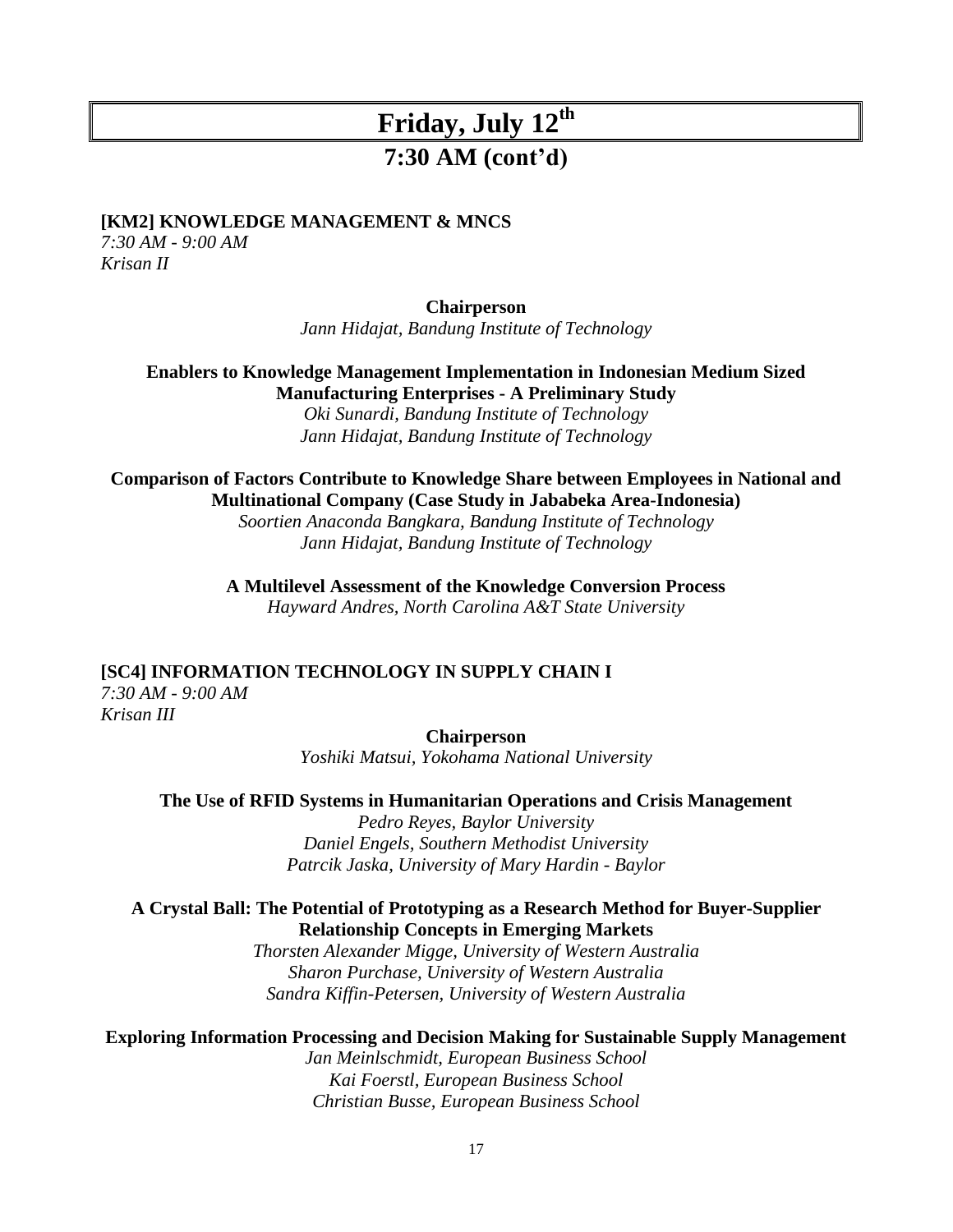### **7:30 AM (cont'd)**

#### **[SM2] SERVICE INNOVATION & PERFORMANCE**

*7:30 AM - 9:00 AM Palma I*

**Chairperson**

*Xiande Zhao, China-Europe International Business School*

#### **A Joint Optimal Control Strategy for Fare Pricing and Seat Inventory Control Decisions for an Airline with Demand Leakages**

**(Best Paper Award in Application of Theory)**

*Syed Raza, Qatar University Khurrum Jahangir Sharif, Qatar University*

**The Effects of Intellectual Capital on E-Service Innovation**

*Ja-Shen Chen, Yuan Ze University Shih-Wen Liao, Yuan Ze University*

**Impact of Customer Traffic and Service Outsourcing on Service Triad Performance**

*Olga Perdikaki, Texas A & M University Xiaosong Peng, University of Houston Gregory Heim, Texas A & M University*

#### **[SR1] STRATEGIC PARADIGMS: NETWORK EFFECTS & STRATEGY DEVELOPMENT**

*7:30 AM - 9:00 AM Palma II*

**Chairperson**

*Stuart Orr, Deakin University*

**Leveraging Multiple Paradigm Approach to Examine the Strategy Development Process** *Oni Bibin Bintoro, Bandung Institute of Technology*

#### **A New Topological Game and Its Strategies**

*Bruce Burdick, Roger Williams University*

#### **Strategic Decision Making Using Real Options Reasoning under Uncertainty - but What**  *Uncertainty?*

*Stephen Zhang, Pontificia Universidad Catolica de Chile Ricardo Wurgaft, Pontificia Universidad Catolica de Chile*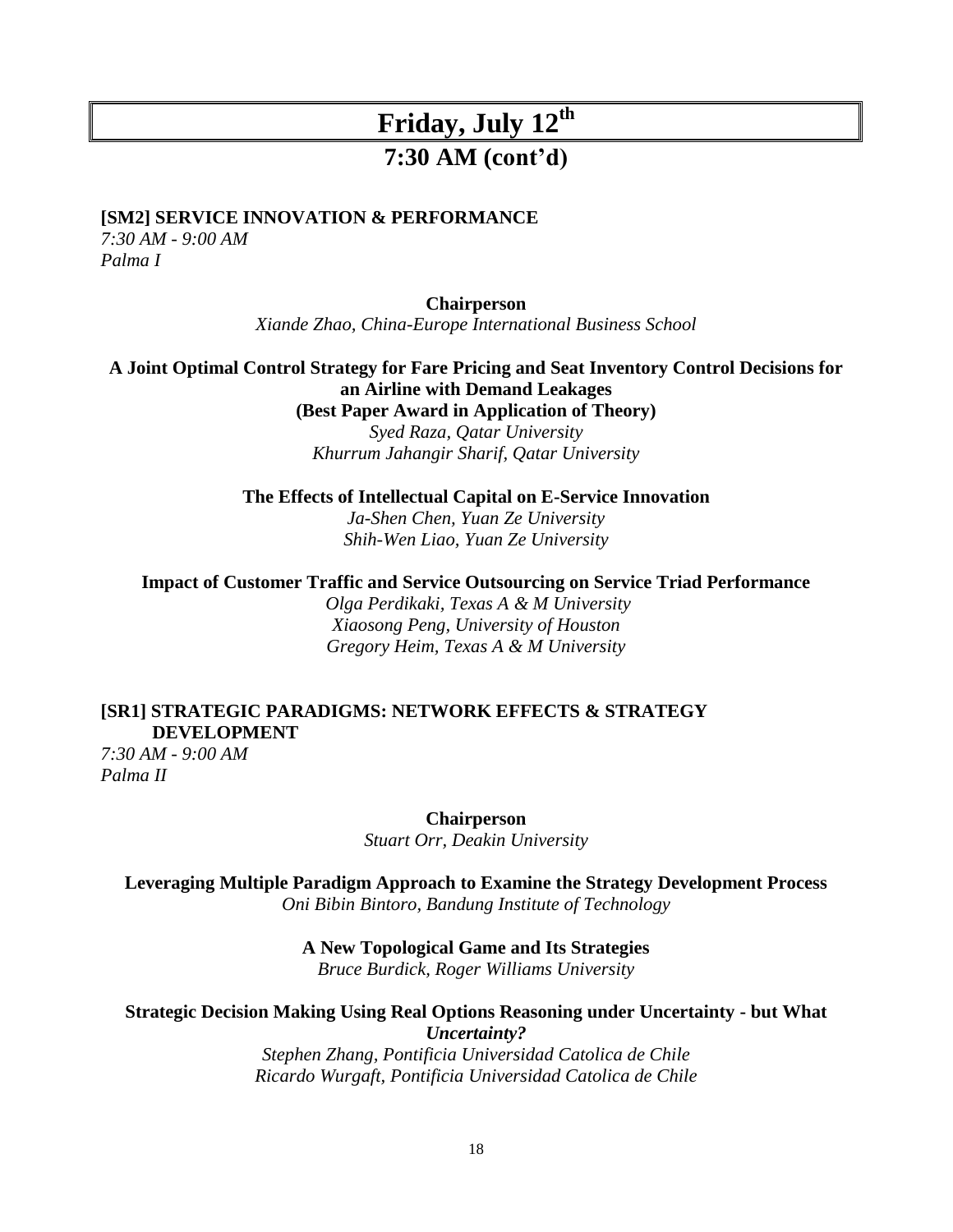### **9:10 AM**

#### **[CR2] CSR & FIRM PERFORMANCE**

*9:10 AM - 10:40 AM Krisan I*

#### **Chairperson**

*Guy Deloffre, ICN Business School*

**The Role of Corporate Social Responsibility in Employer Branding Strategy: From Legitimacy to Organizational Commitment** *Prieska Kharisma, University of Bourgogne*

**The Truth Will Set You Free: Firm Commitment to CSR**

*Julia Dare, University of the Pacific*

**An Empirical Examination of Corporate Citizenship in Taiwan**

*Chung-Jen Wang, National Cheng Kung University Chin-Pin Li, National Cheng Kung University Ming-Tien Tsai, National Cheng Kung University*

### **[CS2] CASE STUDIES: FOCUS ON HUMAN RESOURCE MANAGEMENT & STRATEGY**

*9:10 AM - 10:40 AM Krisan II*

#### **Chairperson**

*Corinne Karuppan, Missouri State University*

#### **Hard Decisions to Learn From: A Journey**

*Brendan Bannister, Northeastern University Raymond Kinnunen, Northeastern University Susan Sieloff, Northeastern University Krista Finstad-Milion, ICN Business School*

#### **Strategic Development Process in Two Large Companies in Indonesia**

*Oni Bibin Bintoro, Bandung Institute of Technology Jann Hidajat, Bandung Institute of Technology Utomo Sarjono Putro, Bandung Institute of Technology Pri Hermawan, Bandung Institute of Technology*

#### **Institutional Background on Employees-Employers Negotiations**

*Vasileios Bougioukos, Bangor University Kostas Nikolopoulos, Bangor University Shanti Chakravarty, Bangor University*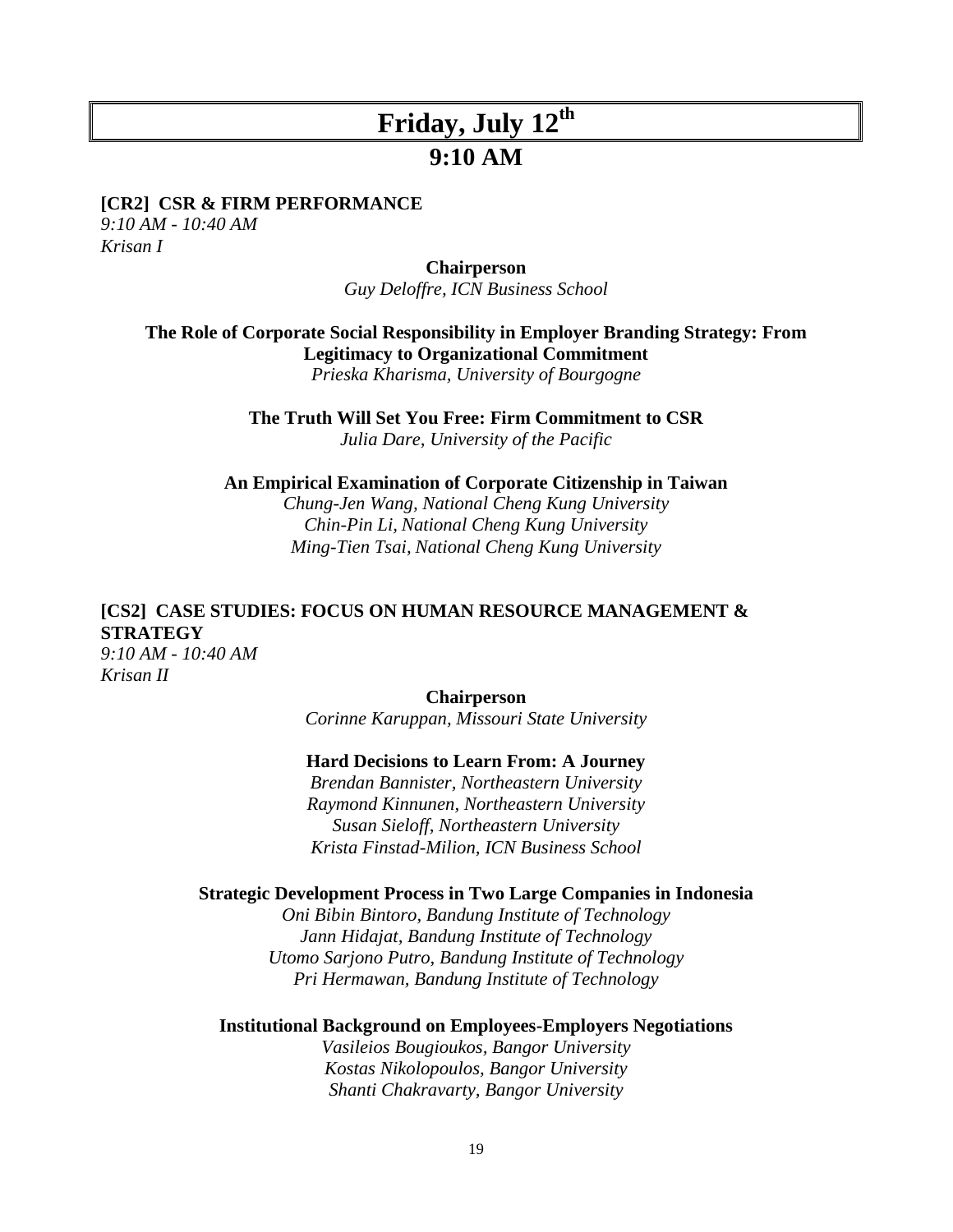## **9:10 AM (cont'd)**

#### **[FI1] FINANCIAL MANAGEMENT & CORPORATE GOVERNANCE** *9:10 AM - 10:40 AM*

*Krisan III*

#### **Chairperson**

*Betania Jezamin Setiawan, Bandung Institute of Technology*

**The Intra Business Group Effects of Innovation Announcements**

*I-Fen Chen, National Cheng Kung University Shao-Chi Chang, National Cheng Kung University*

**The Influence of Corporate Governance on the Financial Firms Performance during and After Global Financial Crises: Comparative Study between Developed Countries and Emerging Markets**

*Betania Jezamin Setiawan, Bandung Institute of Technology*

**Macroeconomic Shocks in the European Union: A Case Study on the German Banking** 

**System**

*Antonios Sarantidis, Bangor University Nikolopoulos, Kostas, Bangor University Jonathan Michael Williams, Bangor University*

#### **[SC5] SUPPLY CHAIN DESIGN I**

*9:10 AM - 10:40 AM Palma I*

> **Chairperson** *Pedro Reyes, Baylor University*

#### **The Influence of Supply Network Structure on Firm Innovation Performance (Best Paper Award in Application of Theory)**

*Marcus Bellamy, Georgia Institute of Technology Soumen Ghosh, Georgia Institute of Technology Manpreet Hora, University of Western Ontario*

#### **Bilateral Bargaining and Outsourcing Strategies in a Three-Tier Supply Chain**

*Yulan Amanda Wang, Hong Kong Polytechnic University Baozhuang Niu, Sun Yat-Sen University Pengfei Guo, Hong Kong Polytechnic University Jeannette Song, Duke University*

#### **Price Competition with OEM-remanufactured Products**

*Cheng-Han Wu, National Yunlin University of Science & Technology Yih Long Chang, Gerogia Tech*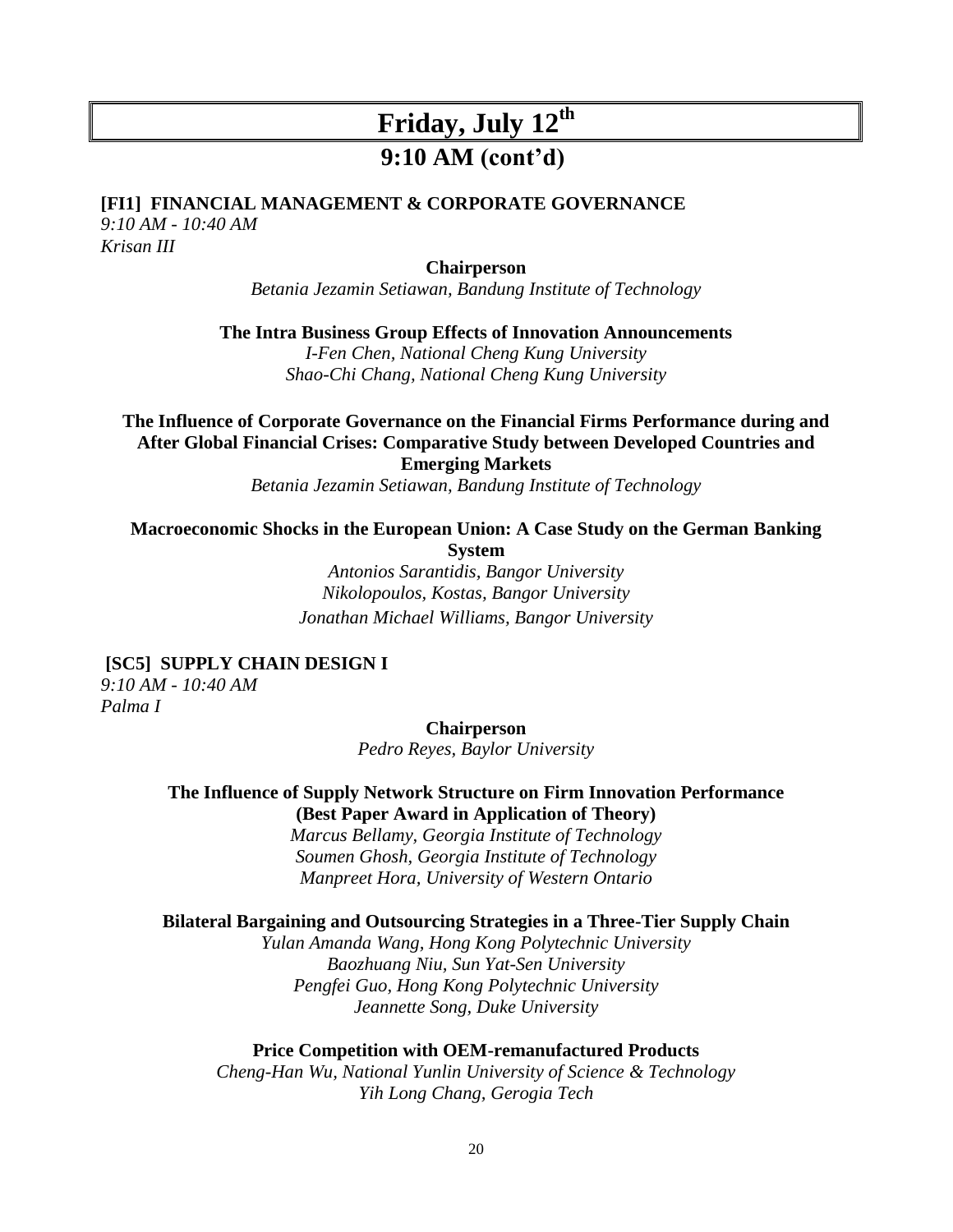## **9:10 AM (cont'd)**

#### **[BL1] ORGANIZATIONS: LAW & CSR**

*9:10 AM - 10:40 AM Palma II*

#### **Chairperson**

*John Allison, University of Texas - Austin*

**The Validity and Infringement of US Patents: A Comprehensive Empirical Examination**

*John Allison, University of Texas - Austin*

**Sustainability and CSR** *Kathy Dhanda, DePaul University*

**Are We Our Brother's Keeper: Ethics, ESI and the Future of Civil Litigation**

*Vicki Luoma, Minnesota State University - Mankato Milton Luoma, Metropolitan State University*

## **10:40 AM**

### **Coffee Break**

*10:40 AM - 11:00 AM Hotel Foyer*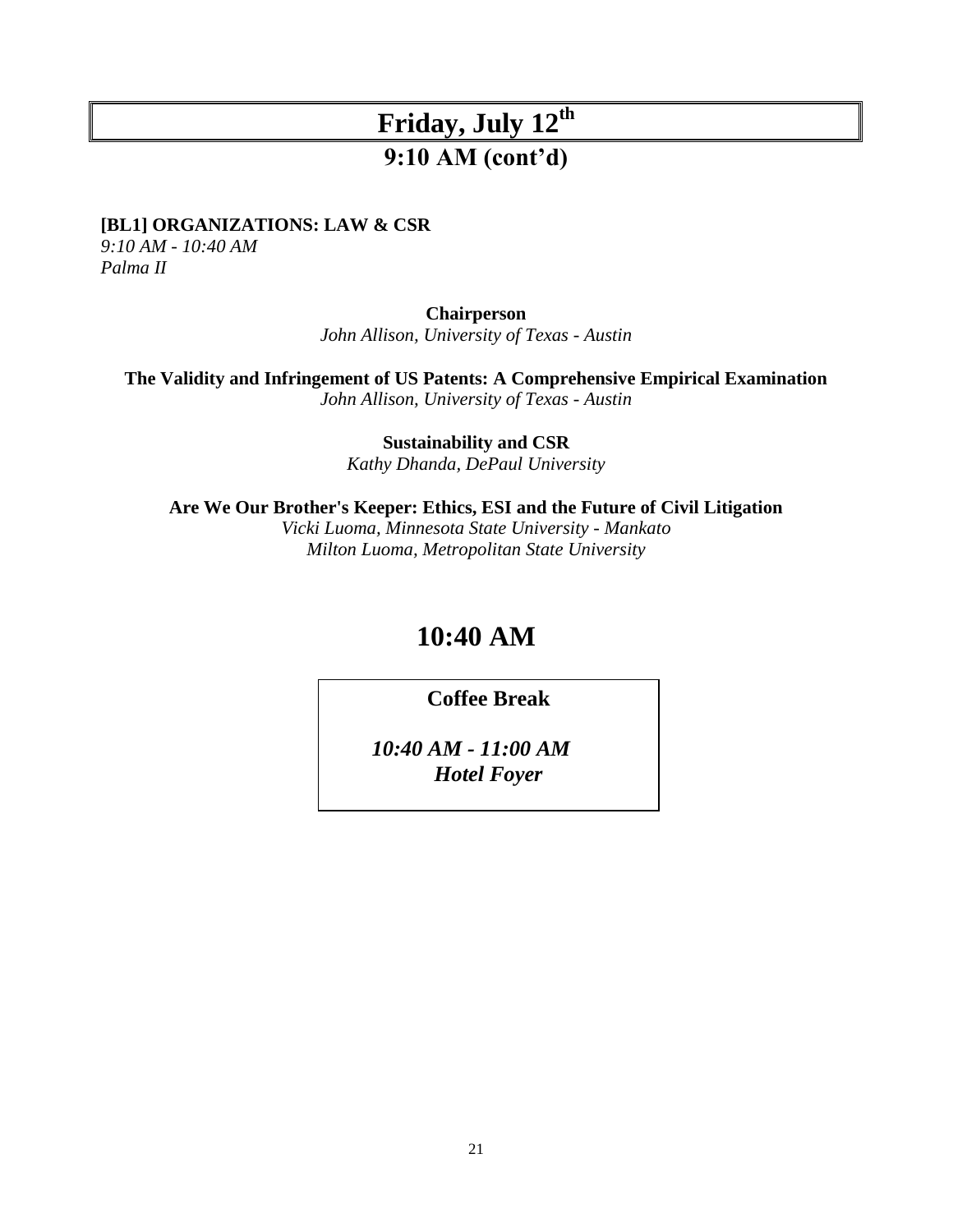### **11:00 AM**

**[EM2] M-COMMERCE**

*11:00 AM - 12:30 PM Krisan I*

**Chairperson**

*I. Made Sukresna, Diponegoro University*

**Analysis of the Factors Effecting the Adoption of Location-Based Services for Mobile Commerce**

> *Q.B. Chung, Villanova University William Wagner, Villanova University*

**Usage of Mobile Shopping from IS Continuance and Cultural Comparison Perspectives**

*June Lu, University of Houston - Victoria Chun-Sheng Yu, University of Houston - Victoria*

**A Research of Factors Affecting Intention to Purchase Items of Mobile Social Network Games in Korea: Mainly with 'Scoring Type of' Social Network Games**

*Jae min Kim, Yonsei University Hyewon Lee, Yonsei University Young Joo Lee, Yonsei University*

**[OB2] IMPERATIVES FOR MANAGING THE WORK ENVIRONMENT**

*11:00 AM - 12:30 PM Krisan II*

> **Chairperson** *Olga Ivanova, ICN Business School*

#### **Mechanisms behind the Positive Effects of Social Support and Its Protective Effects against Workplace Stress**

*John Rodwell, Australian Catholic University Julian Fernando, Australian Catholic University Andre Gulyas, Australian Catholic University*

#### **A Study to Explore the Joint Consequences of Transformational Leadership and Perceived Organizational Support**

*Chung-Jen Wang, National Cheng Kung University Chin-Pin Li, National Cheng Kung University Ming-Tien Tsai, National Cheng Kung University*

#### **A Study of the Effect of Workplace Environment Management Practices on Employees' Behavior in the China Context**

*Stephen Ng, Hang Seng Management College Victor Lau, Hang Seng Management College*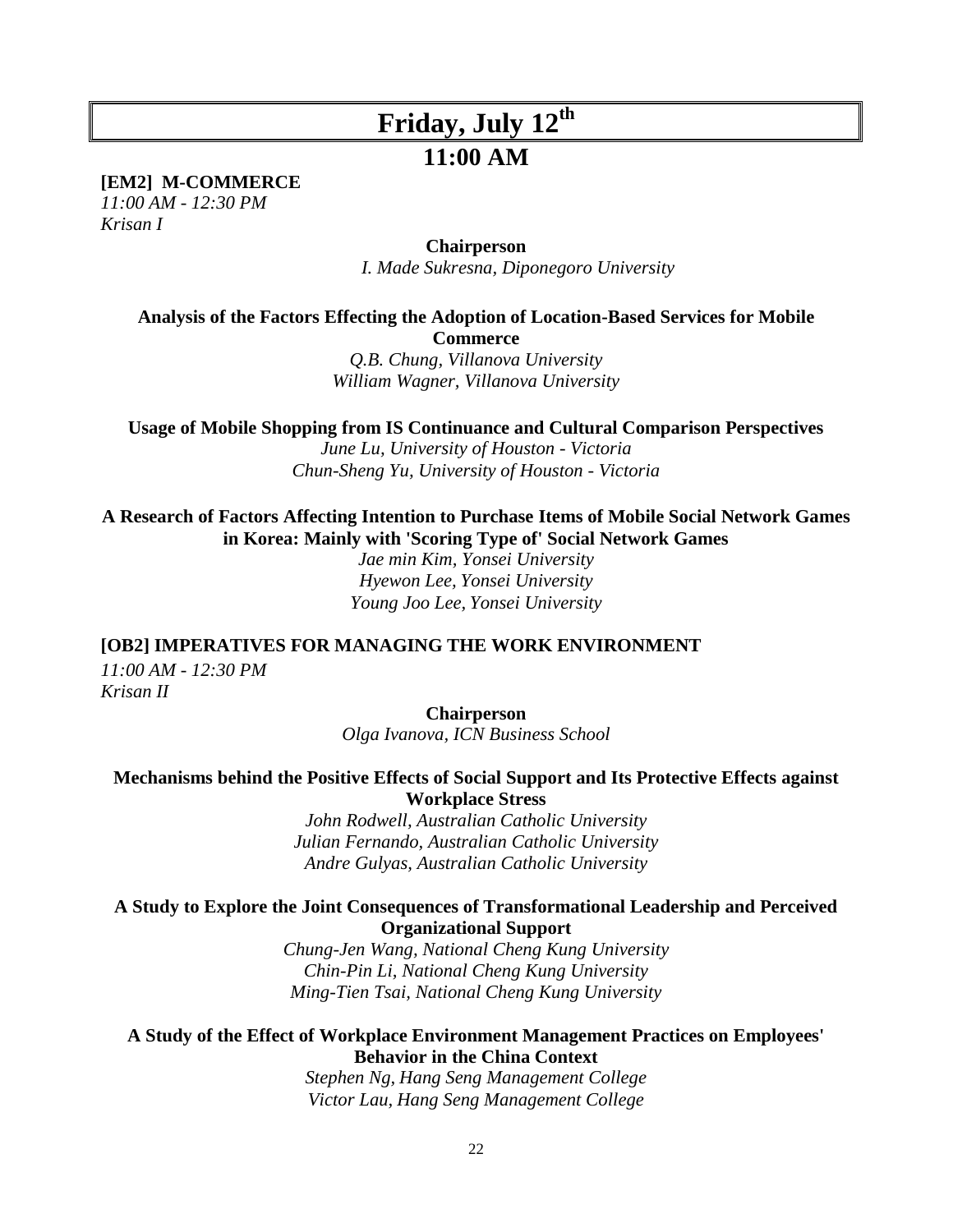## **11:00 AM (cont'd)**

#### **[QP2] QUALITY MANAGEMENT II**

*11:00 AM - 12:30 PM Krisan III*

**Chairperson**

*JiaHua Weng, Waseda University*

**Effects of Supply Chain Quality Management on Quality Performance**

*Xiande Zhao, China-Europe International Business School Haiju Hu, Chinese University of Hong Kong Jeff Hoi-Yan Yeung, Chinese University of Hong Kong*

**Waiting as a Signal of Quality When Multiple Extrinsic Cues Are Presented**

*Hao-Yuan Chan, Yuan Ze University Shi-Woei Lin, National Taiwan University of Science & Technology*

**Quality Gatekeeping at the Retailing Level: Supply Chain Analysis with Pricing and Quality Assurance** *Mingming Leng, Lingnan University*

**[SC6] INFORMATION TECHNOLOGY IN SUPPLY CHAIN II**

*11:00 AM - 12:30 PM Palma I*

#### **Chairperson**

*Rakesh Singh, Durgadevi Saraf Institute of Management-Mumbai*

#### **Resources Constraints, Capacity Limitations and Supply Information Sharing in a Supply Chain**

*Tien-Sheng Lee, Hang Seng Management College Qiang Zhou, Hong Kong Shue Yan University*

#### **Effect of Information Technology Enabled Supply Chain Process Integration on Firm's Operational Performance**

*Odkhishig Ganbold, Yokohama National University Yoshiki Matsui, Yokohama National University*

#### **Role of Information Technology in Supply Chain Systems: Technology Coherence and Technology Determinism Perspectives**

*Vikram Bhakoo, University of Melbourne Prakash Singh, University of Melbourne*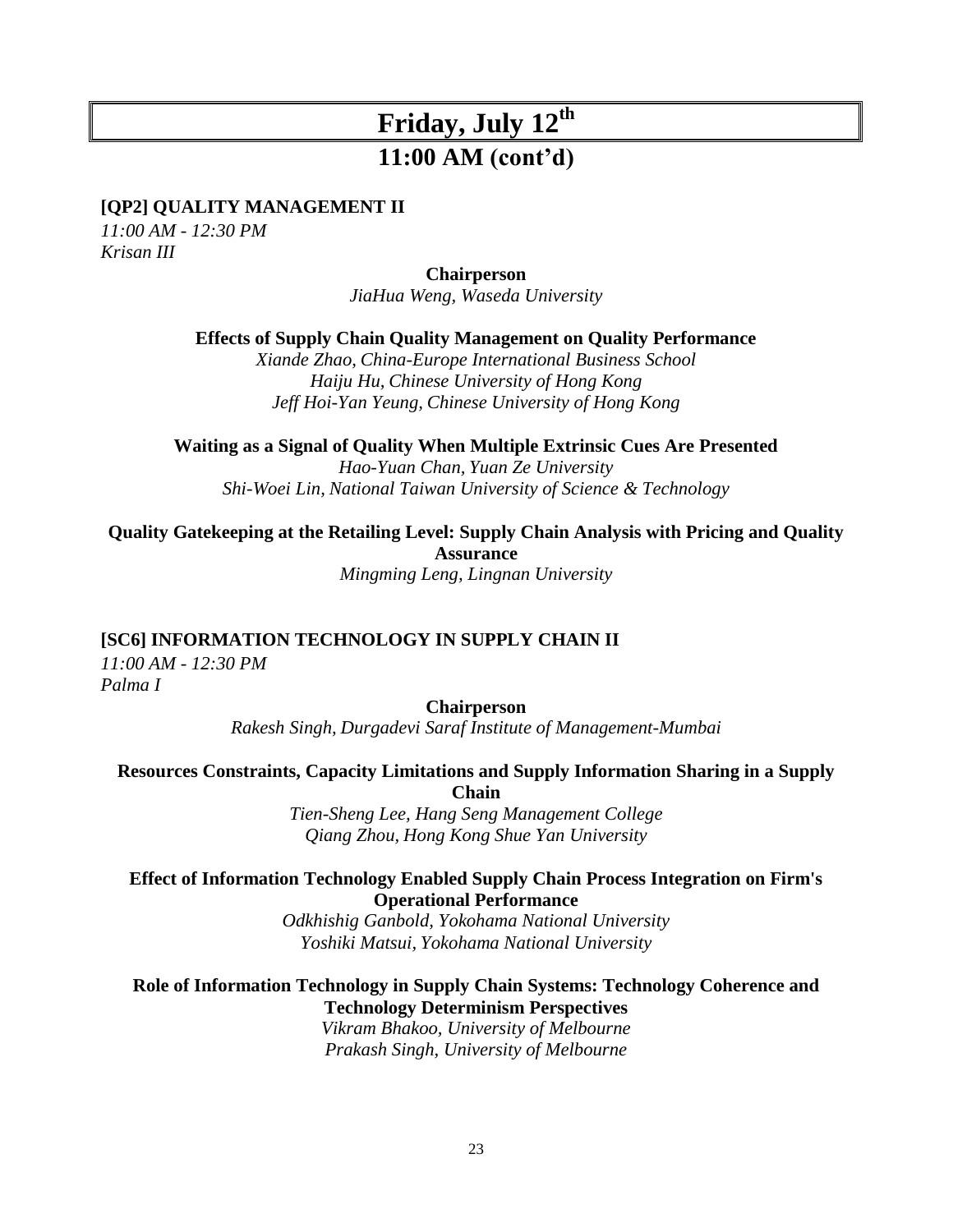### **11:00 AM (cont'd)**

#### **[SD1] APPLIED STATISTICAL METHODS**

*11:00 AM - 12:30 PM Palma II*

**Chairperson**

*Ja-Shen Chen, Yuan Ze University*

**Credit Scoring Using Neural Networks Trained with Augmented Discretized Inputs**

*Arnulfo Azcarraga, De La Salle University Yoichi Hayashi, Meiji University Rudy Setiono, National University of Singapore*

#### **Engaging Customers' Experience through C2C Interaction in Value Co-Creation Process: Agent-Based Simulation**

*Santi Novani, Bandung Institute of Technology Utomo Sarjono Putro, Bandung Institute of Technology Kyoichi Kijima, Tokyo Institute of Technology*

**Subadditivity in Resource Allocation: An Experimental Approach to Investigating the Effect of Unpacking Fund Categories**

*Ricky Wong, Hang Seng Management College*

### **Lunch 12:30 PM-1:30 PM**

### **Lunch Break** *12:30 PM - 1:30 PM*

**Hotel Restaurant Ticket to be handed in at the restaurant**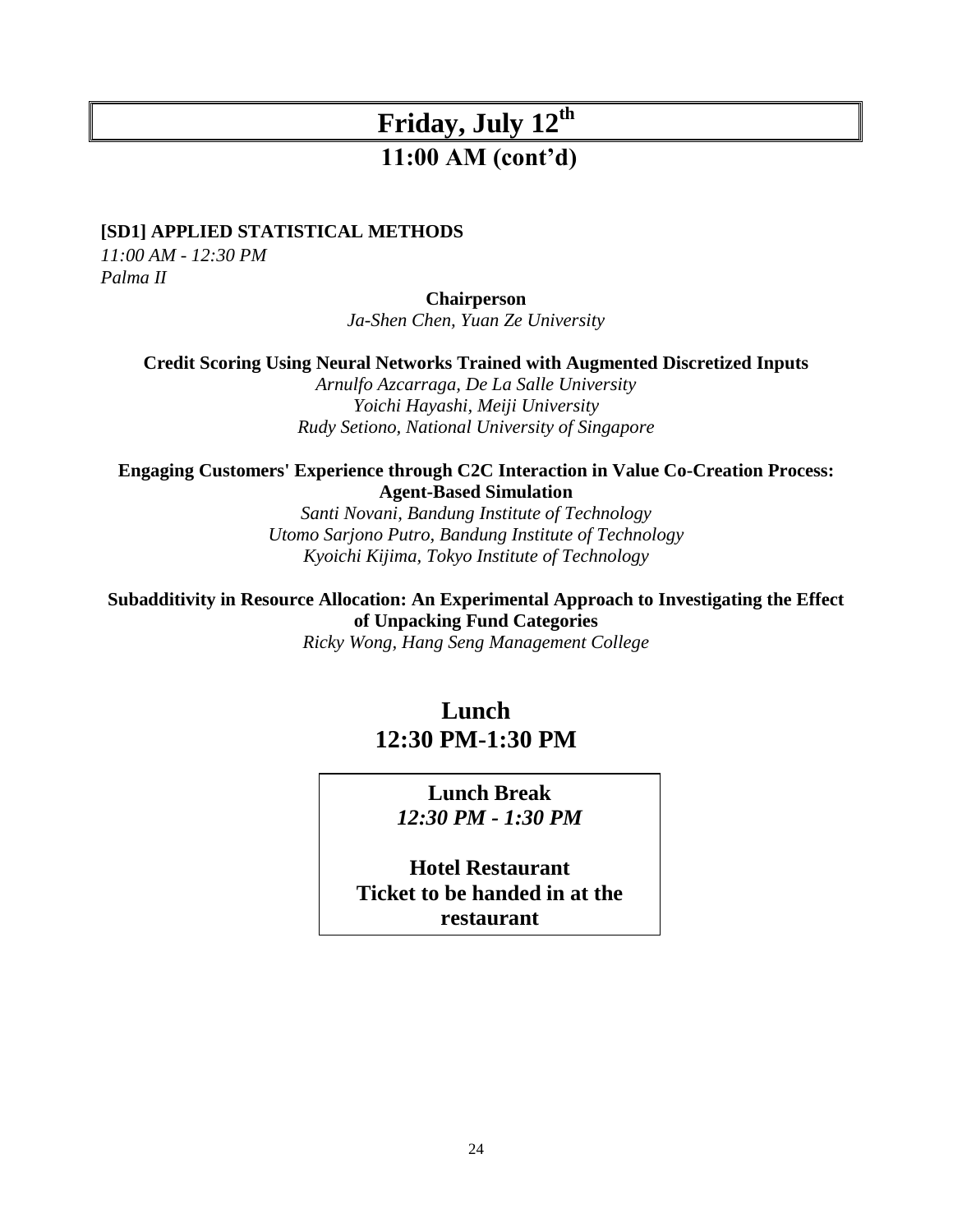### **1:30 PM**

#### **[AC1] CEO COMPENSATION, IFRS CONVERGENCE & EARNINGS FORECASTS**

*1:30 PM - 2:30 PM (the scheduled time is one hour for two presentations) Krisan I*

#### **Chairperson**

*May Lo, Western New England University*

**The Relative Performance of Composite Forecasts of Annual Earnings**

*Pieter Elgers, University of Massachusetts-Amherst May Lo, Western New England University Wenjuan Xie, University of New Hampshire Emily Xu, University of New Hampshire*

**A Cross Sectional Study of the Determinants of US CEO Compensation**

*Daniel Shim, Sacred Heart University Jooh Lee, Rowan University*

#### **[MM2] MANUFACTURING MANAGEMENT- LEAN PRACTICES**

*1:30 PM - 2:30 PM (the scheduled time is one hour for two presentations) Krisan II*

#### **Chairperson**

*Edward Duplaga, Winona State University*

#### **The Prevalence of Lean Practices in U.S. Manufacturing: A Survey of Midwest Users**

*Atul Agarwal, University of Illinois - Springfield Nabih Elhajj, University of Illinois - Springfield*

#### **Assessing the Importance of TOE Openness for Firm Performance: Does Coproduction Matter?**

*Hung-Tai Tsou, Ming Dao University Hsuan-Yu Hsu, National Tsing Hua University*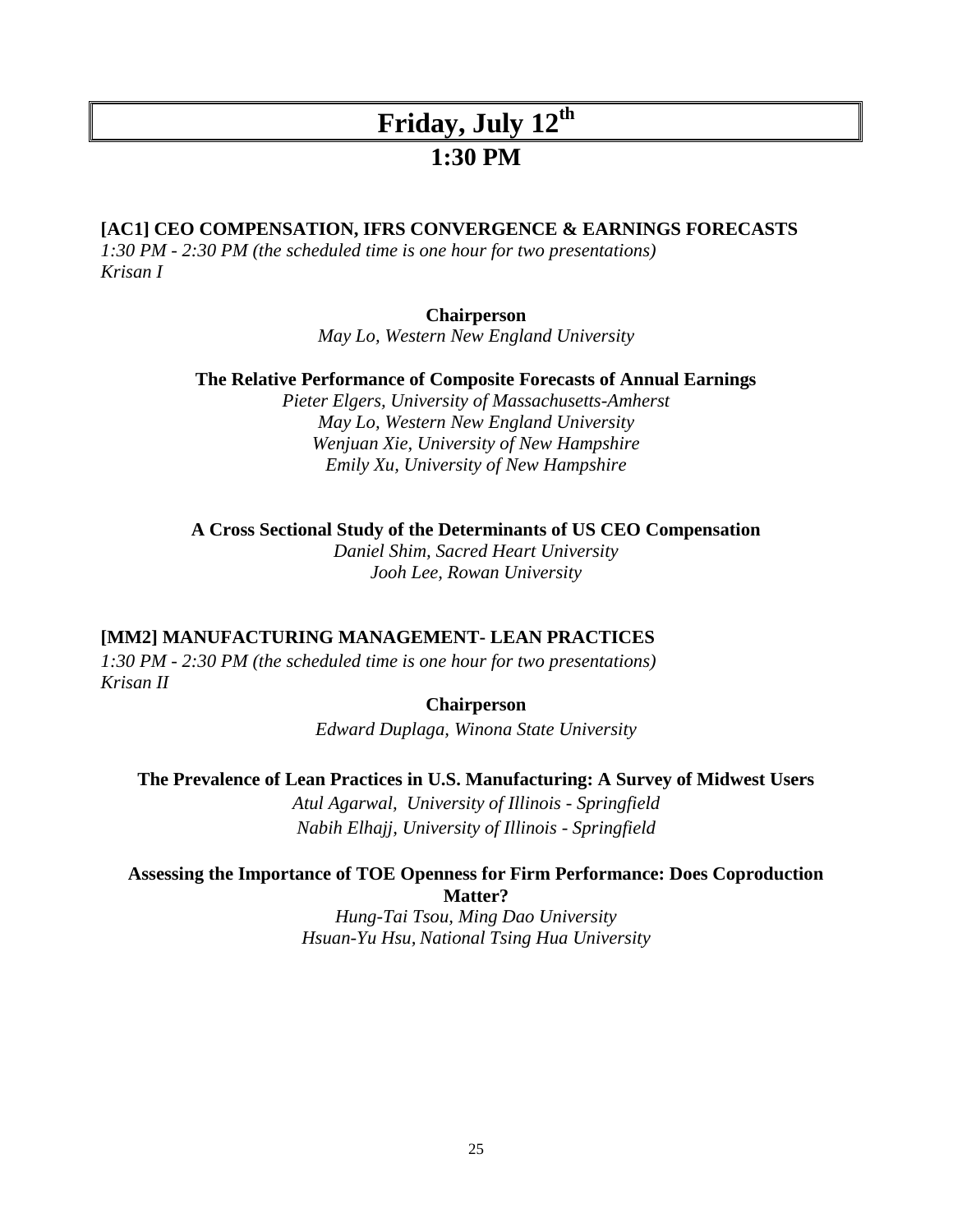## **Friday, July 12th 1:30 PM (cont'd)**

#### **[MS2] MS/OR II**

*1:30 PM - 2:30 PM (the scheduled time is one hour for two presentations) Krisan III*

#### **Chairperson**

*Jann Hidajat, Bandung Institute of Technology*

#### **Modeling the Carry-over Effects of the Intangible Advertising Capital into Dynamic Data Envelopment Analysis**

*Li-Ting Yeh, National Central University Dong-Shang Chang, National Central University Shih-Heng Yu, National Central University*

**Load Forecasting in a Utility Distribution System**

*Rajesh Tyagi, General Electric R&D Prasoon Tiwari, Telecom Management Institute*

#### **[NP1] PRODUCT DEVELOPMENT: NEW MODELING**

*1:30 PM - 2:30 PM (the scheduled time is one hour for two presentations) Palma I*

#### **Chairperson**

*Matthew Liberatore, Villanova University*

**Agent-Based Modeling for New Product Introduction Using Twitter** *Kusumo Bintoro, Bakrie University Ferry Jie, Royal Melbourne Institute of Technology*

**A System Dynamic Modeling Approach to Offshoring R&D Activities**

*R. Balachandra, Northeastern University Sagar Kamarthi, Northeastern University*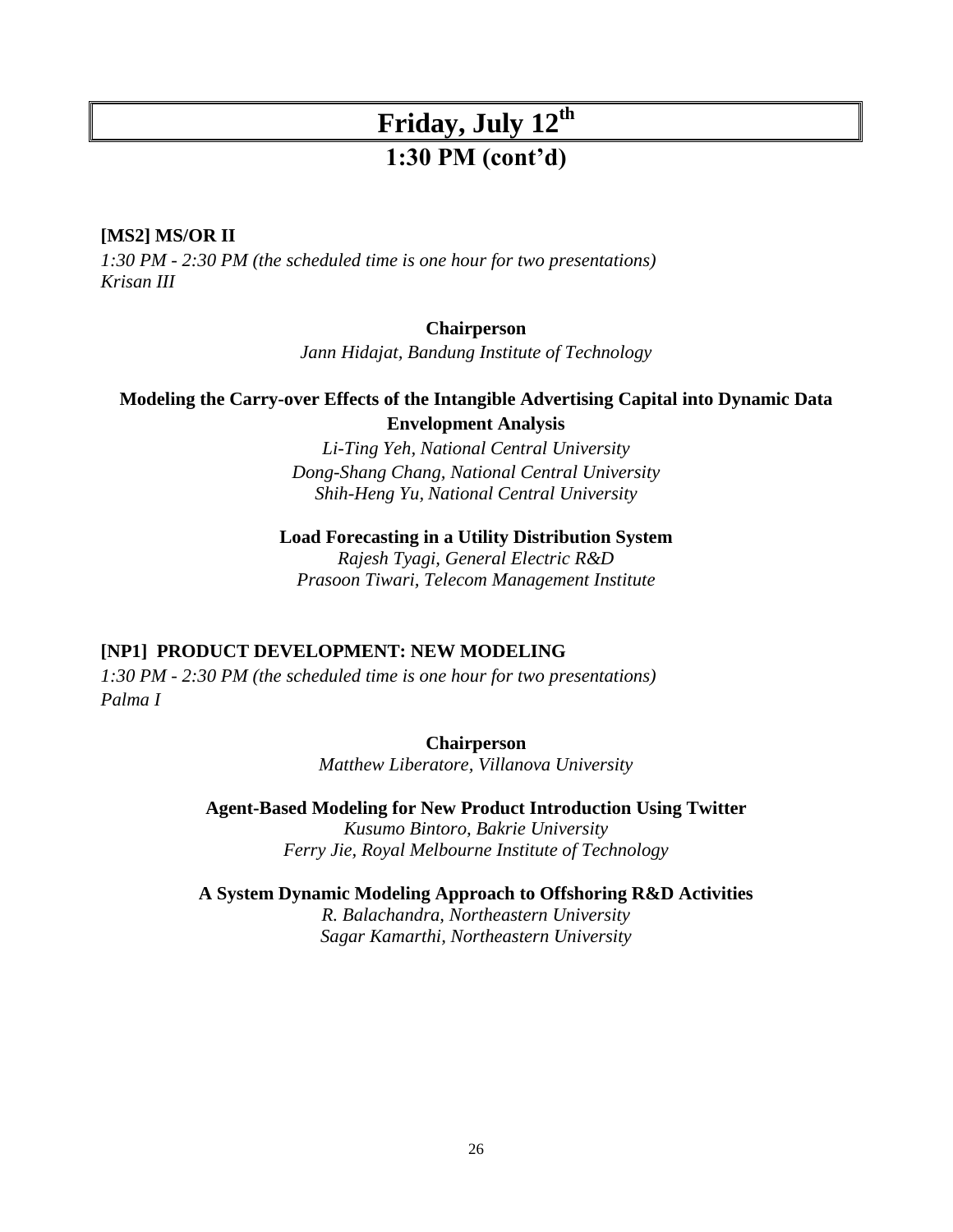## **Friday, July 12th 1:30 PM (cont'd)**

#### **[SP2] Meet the Editors**

*1:30 PM - 2:30 PM (the scheduled time is one hour) Palma II*

#### **Moderator**

*Maling Ebrahimpour, University of South Florida–St Petersburg*

**Soumen Ghosh**, *Georgia Institute of Technology*

*Senior Editor for Production and Operations Management Journal, former and current Associate Editor for Decision Sciences Journal & Associate Editor for the Journal of Operations Management & on the Editorial Review Boards of several journals* **Vijay Kannan**, *Utah State University The editor of the Decision Sciences Journal of Innovative Education & Management's Journal of Supply Chain Management*

**Stuart Orr**, *Professor, Deakin University Dr. Orr is currently the Chief Editor of the World Journal of Management*

### *2:30 PM*

### **Coffee Break**

*2:30 PM - 3:00 PM Hotel Foyer*

### **Visit of Bali Bird Park**

**Registered Participants**

**2:***30 PM - 5:30 PM*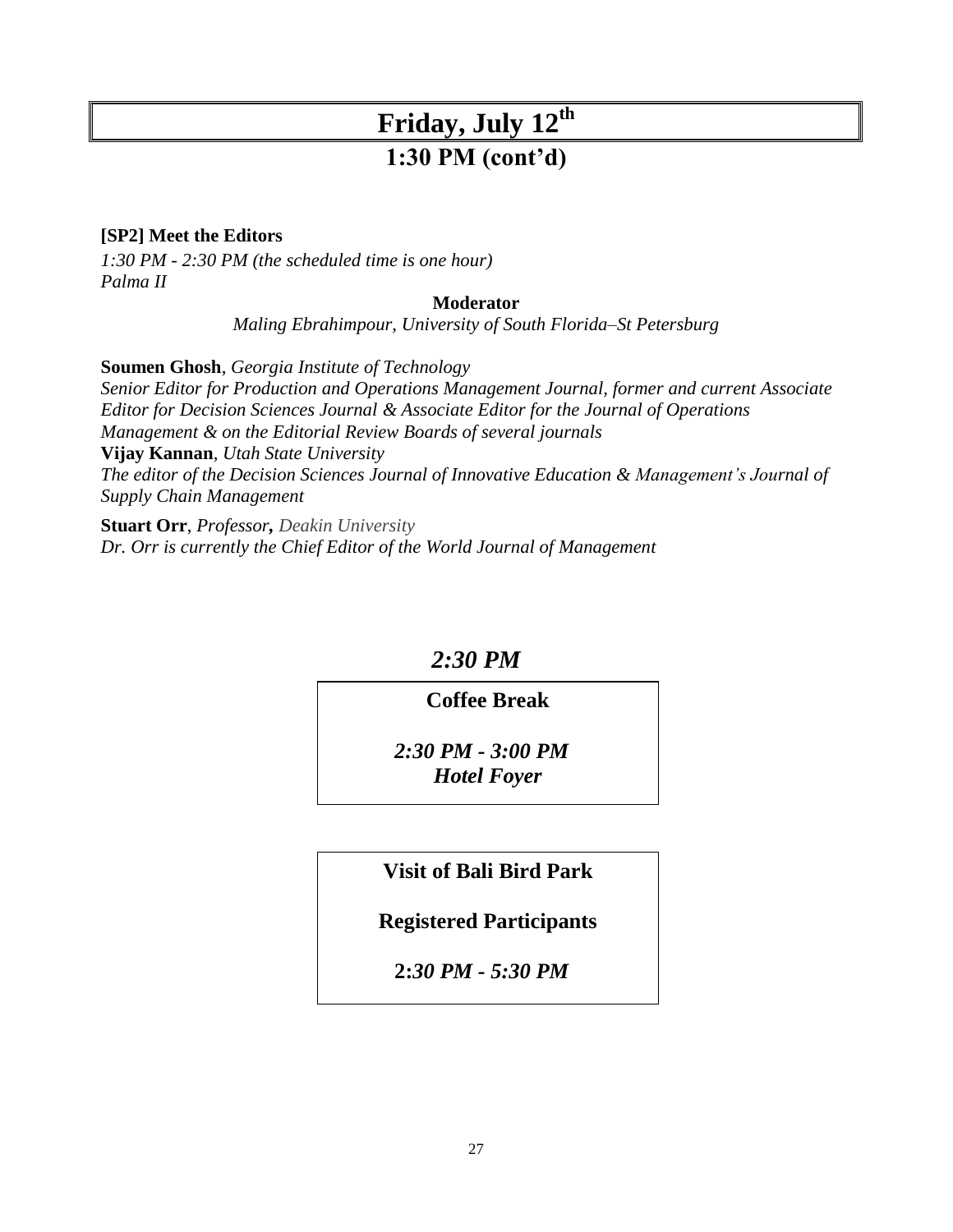### **7:20 AM**

### **Registration**

*7:20 am - 12:30 pm Hospitality Desk – Level 1*

# **Saturday, July 13th**

## **7:30 AM**

#### **[AS1] ASIAN BUSINESS STRATEGY**

*7:30 AM - 9:00 AM Krisan I*

#### **Chairperson**

*Arthur Cheng-Hsui Chen, National Yunlin University of Science &Technology*

#### **A Case Study on Grameen Bank's Dynamic Business Model and Operation Performance**

*Shwu-Chuan Chen, Fu-Jen Catholic University Sung-Po Chen, National Open University*

#### **How Can Asian Advantage Sustain Longer?**

*Yuh-Yuan Tsai, National Dong Hwa University*

#### **A Theory of Mergers and Acquisitions: Synergy, Private Benefits, or Hubris Hypothesis**

*Hui Ko Chen, Chaoyang University of Technology Chun-An Li, National Yunlin University of Science &Technology Kuan Mei Pan, National Taichung University of Science &Technology*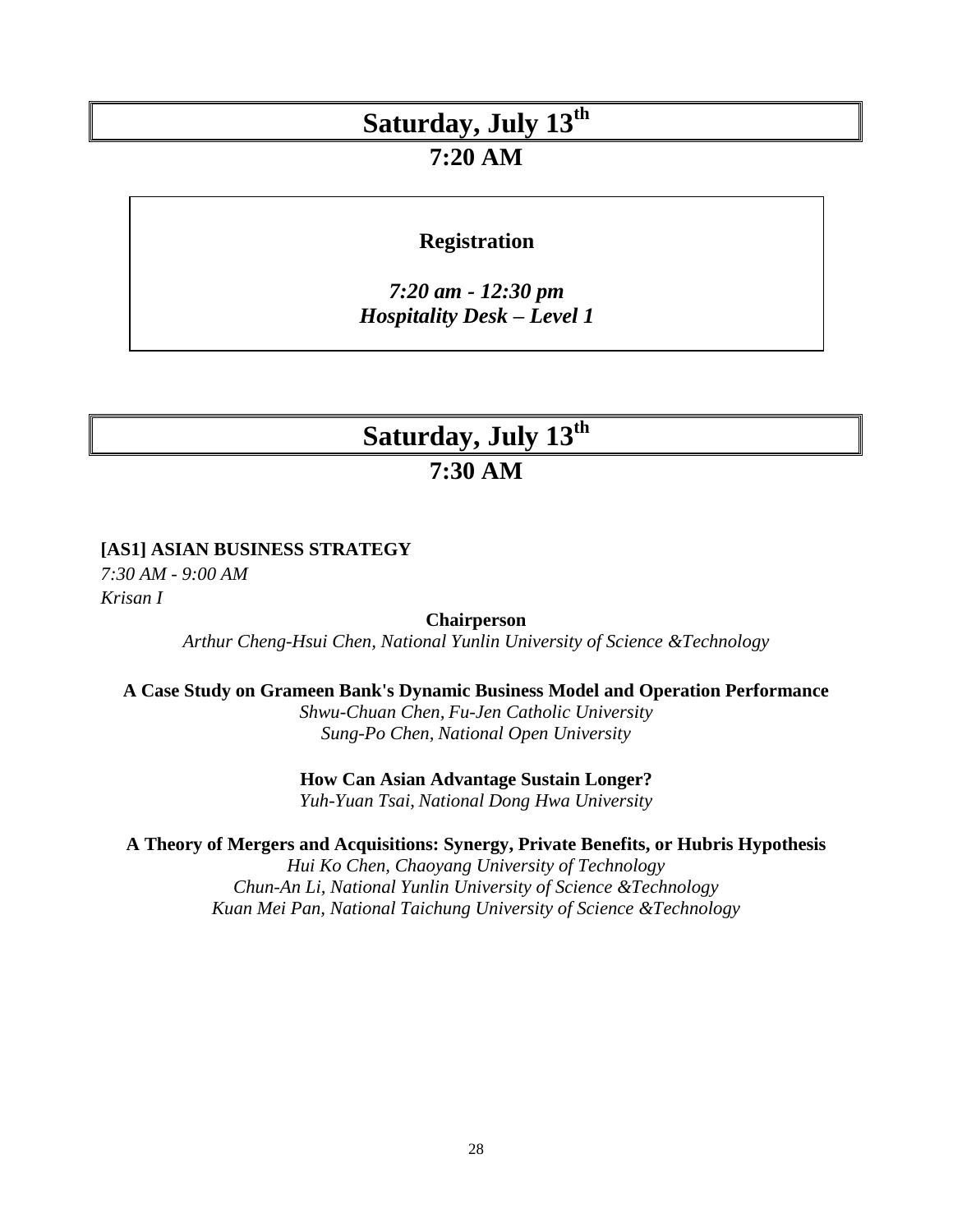### **7:30 AM (cont'd)**

#### **[EN1]ENTREPRENEURSHIP MODELS & HISTORY**

*7:30 AM - 9:00 AM Krisan II*

#### **Chairperson**

*Jean Claude Tagger, SKEMA Business School*

#### **New Venture Decisions - A Literature Review of the Entrepreneurial Heuristics and Biases**

*Stephen Zhang, Pontificia Universidad Catolica de Chile Javier Cuento, Pontificia Universidad Catolica de Chile*

#### **Entrepreneurial Risk Taking: Influences of Culture, Education and Personality with Evidence from a Multi-Country Study**

*Kern Kwong, California State University - Los Angeles Veena Prabhu, California State University - Los Angeles Minghao Shen, Guangdong University of Foreign Studies Stephen Mcguire, California State University - Los Angeles Robert Tang, De la Salle College of Saint Benild*

#### **Social Enterprise and Entrepreneurship: A History of Ideas, Institutions, and Action**

*Edwin Morris, University of South Florida-St Petersburg Maling Ebrahimpour, University of South Florida–St Petersburg*

#### **[MI4] AI & EXPERT SYSTEMS**

*7:30 AM - 9:00 AM Krisan III*

> **Chairperson** *Janejira Sutanonpaiboon, Sonoma State University*

#### **Using Artificial Neural Networks to Visualize Poverty**

*Arnulfo Azcarraga, De La Salle University Rudy Setiono, National University of Singapore Yoichi Hayashi, Meiji University Calvin Tsoi Enriquez, De la Salle University*

#### **Observations on Virtual Firewalling Tools and Monitoring in VMware Networks**

*Phoebe Butlin, Roger Williams University Doug White, Roger Williams University Jon Gabriel, Roger Williams University*

#### **Assessing Mutual Funds Performance Using Data Envelopment Analysis** *Malhotra, D.K., Philadelphia University Malhotra, Rashmi, St. Joseph's University*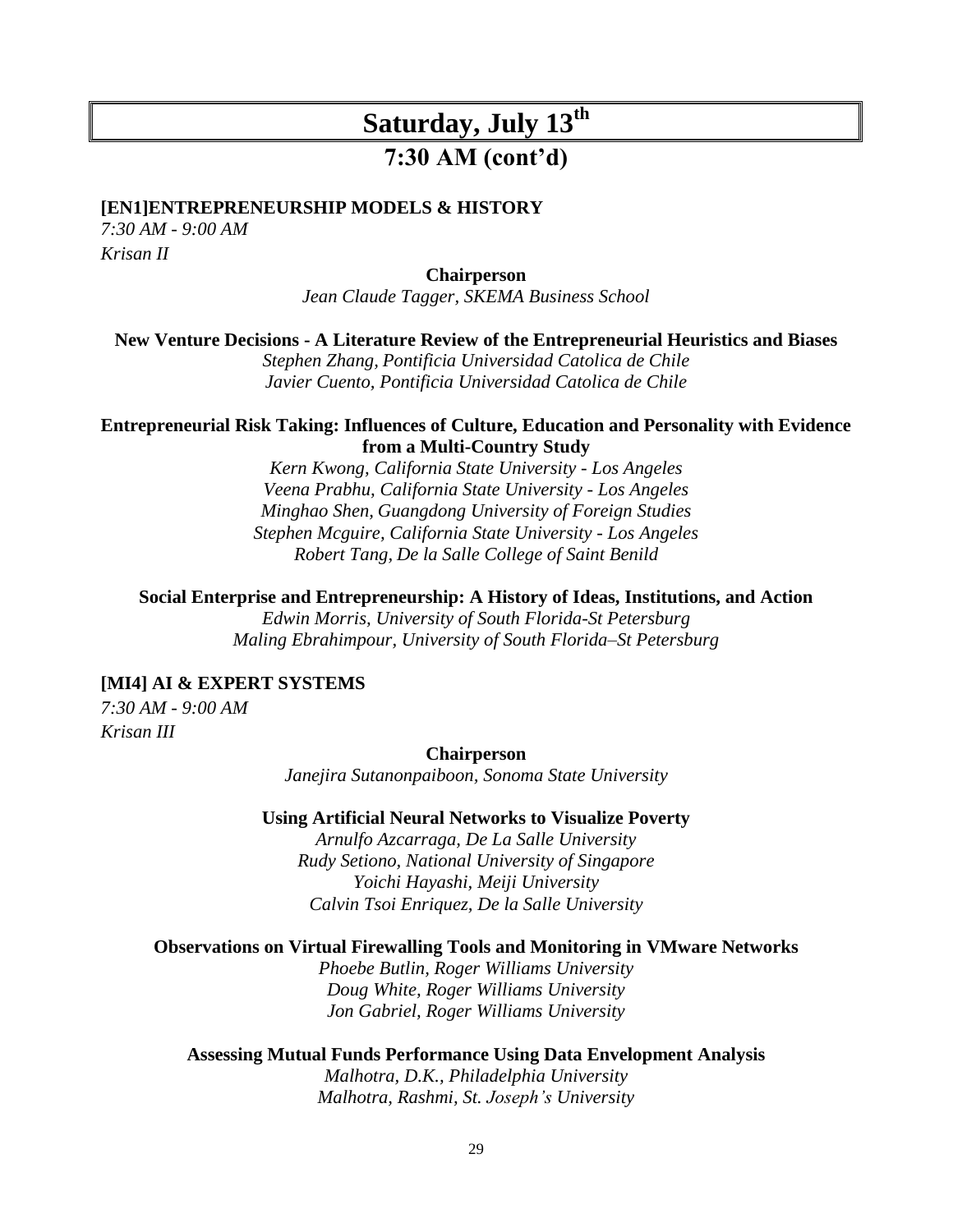### **7:30 AM (cont'd)**

#### **[MK2] INTERNATIONAL MARKETING**

*7:30 AM - 9:00 AM Palma I*

#### **Chairperson**

*Ja-Shen Chen, Yuan Ze University*

**The Impact of Market Orientation on Indonesian Manufacturer-Distributor Relationships**

*I. Made Sukresna, Diponegoro University John Hamilton, James Cook University Singwhat Tee, James Cook University*

**The Effect of Free Shipping Method on Consumers' Online Evaluation and Purchase Decision** *Yi-Jing Cheng, National Chung Hsing University Wen-Hsien Huang, National Chung Hsing University*

#### **[SR2]FIRM PERFORMANCE & DECISION-MAKING**

*7:30 AM - 9:00 AM Palma II*

**Chairperson**

*Vijay Kannan, Utah State University*

#### **The Double-edged Sword of Technological Diversity in R&D Alliances: Moderators of the Relationship between Technological Diversity and Firm Performance (Best Paper Award in Contribution to Theory)**

*Yen-Chih Huang, Asia University Ming-Chao Wang, Shih Chien University Cheng-Yu Lee, Southern Taiwan University of Science and Technology*

#### **Why Do Firms Trade-Off or Accumulate Capabilities? Towards a Better Explanation**

*Alka Nand, University of Melbourne Prakash Singh, University of Melbourne*

### **Network Environment Analysis**

*Stuart Orr, Deakin University*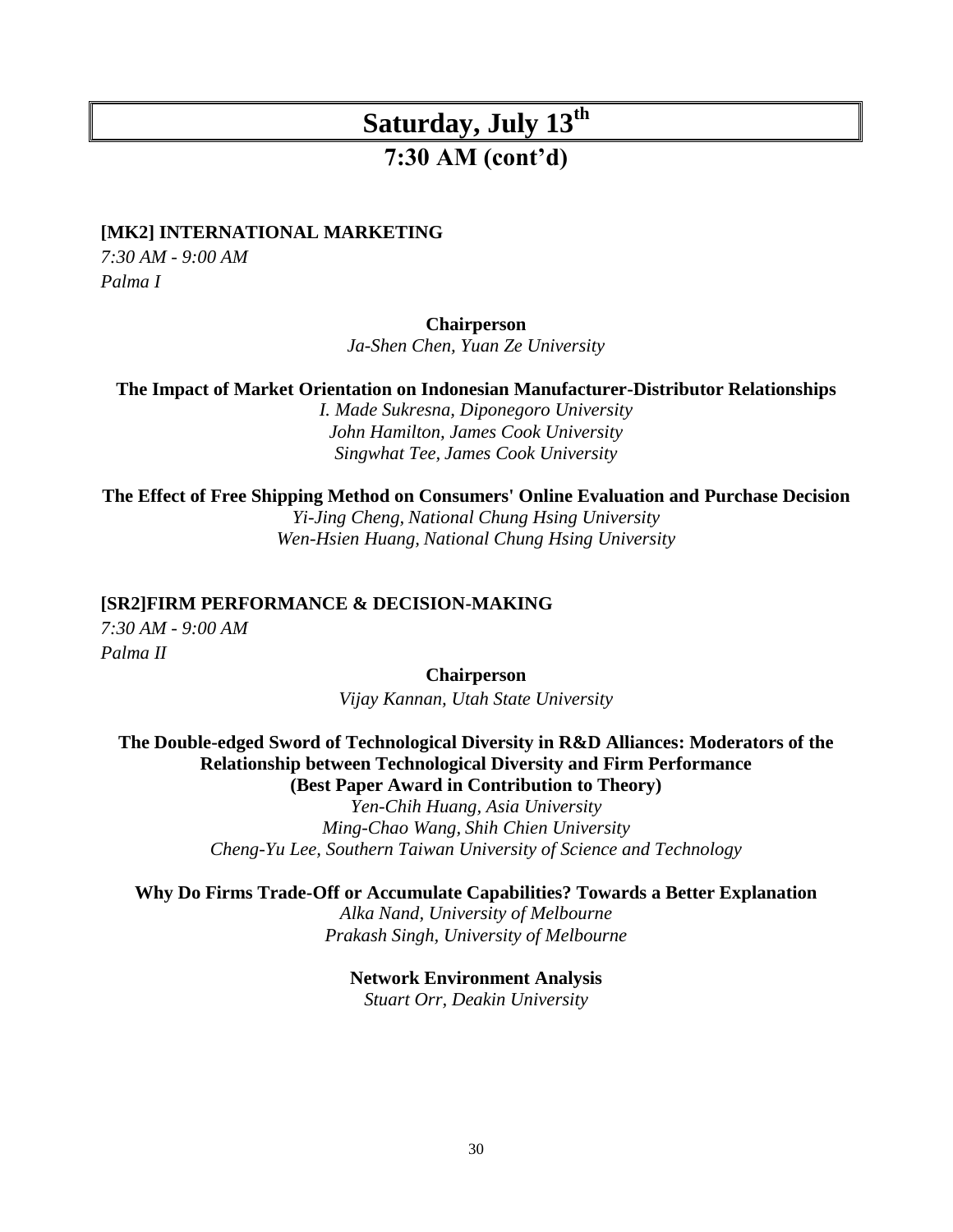### **9:10 AM**

#### **[AS2] ASIAN CONSUMER BEHAVIOR**

*9:10 AM - 10:40 AM Krisan I*

#### **Chairperson**

*Yuh-Yuan Tsai, National Dong Hwa University*

**The Effect of Sensory Cues and Cognitive Load on Willingness to Pay**

*Chih-Hui Shieh, National Taichung University of Science & Technology I-Ling Ling, National Chiayi University Po-Cheng Chen, National Chiayi University*

#### **The Role of Attachment to Self-designed Product: The Mediator of Involvement in Shaping Evaluation**

*I-Ling Ling, National Chiayi University Chih-Hui Shieh, National Taichung University of Science & Technology*

**The Negative Impact of Low Likability Celebrity Endorsers on Brand Advertising Effect**

*Arthur Cheng-Hsui Chen, National Yunlin University of Science &Technology Ching-Wen Hsu, National Yunlin University of Science &Technology*

#### **[BE1] ETHICAL LEADERSHIP**

*9:10 AM - 10:40 AM Krisan II*

.

**Chairperson**

*Samuel Mercier, Universite de Bourgogne*

**How to Enable Amoral Managers to Overcome Their Ethical Lethargy** *Lyse Langlois, Laval University Jennifer Centeno, Laval University*

**CSR Initiatives, Internal Legitimacy, Organizational Identification and Organizational Commitment**

*Prieska Kharisma, Universite de Bourgogne*

**Construction or Destruction of Sense during the Formalization Process of Ethics in Organizations? The Case of a Pharmaceutical Company** *Samuel Mercier, Universite de Bourgogne*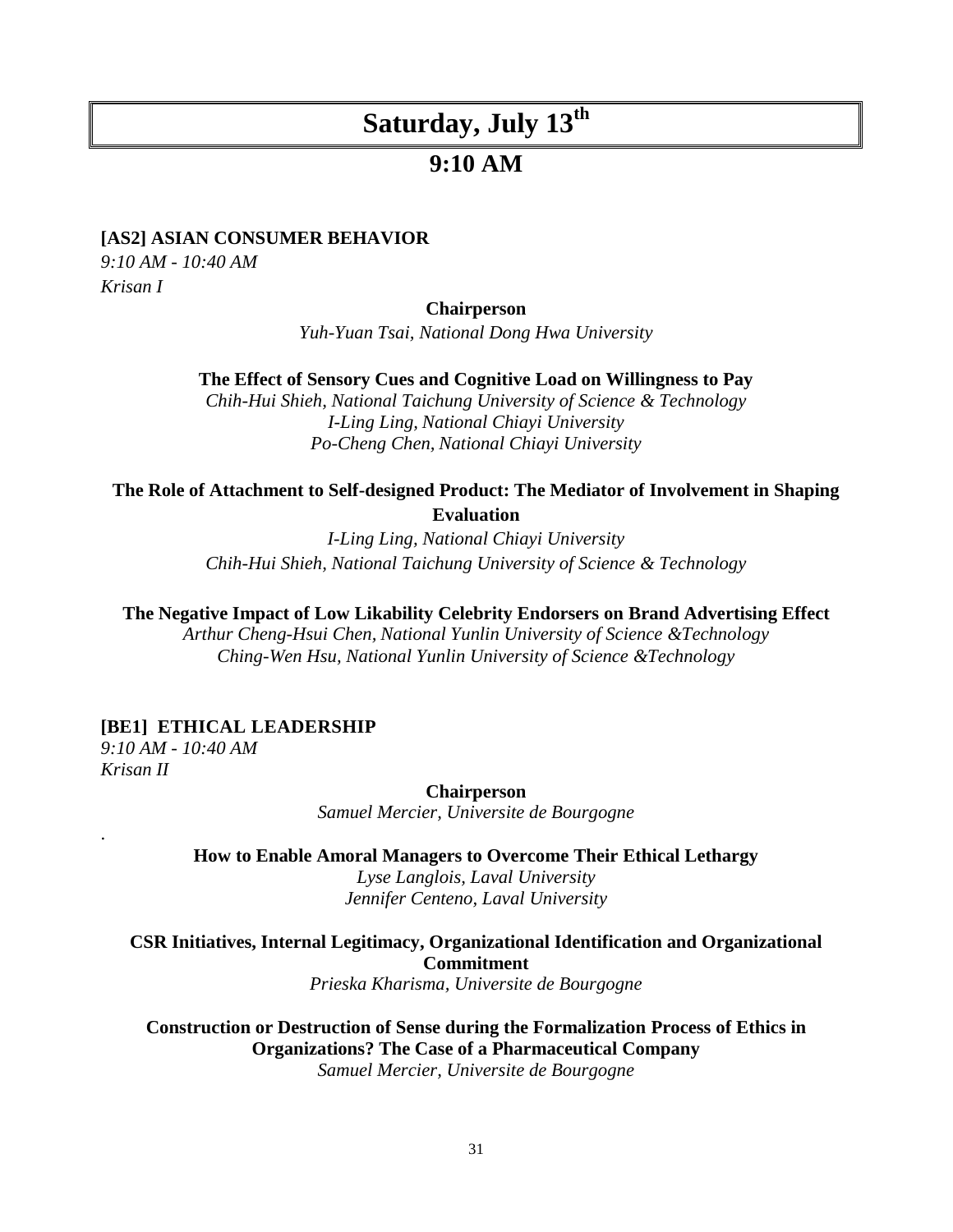### **9:10 AM (cont'd)**

### **[HC3] HEALTH CARE PROVIDER BEHAVIOR & PSYCHOLOGY**

*9:10 AM - 10:40 AM Krisan III*

#### **Chairperson**

*Lawrence Fulton, Texas State University*

**Applying Psychological Theories to Healthcare Personnel**

*Ching-I Teng, Chang Gung University Yuan-Yu Lo, Chang Gung University*

#### **Effect of Relationship Types on the Behaviors of Health Care Professionals**

*Yi-Tseng Lin, Yuan Ze University Shi-Woei Lin, National Taiwan University of Science & Technology*

#### **Why Some Physicians Accept Healthcare IT and Others Resist It: An Activity-Theoretic Analysis**

*Anol Bhattacherjee, University of South Florida-Tampa Christopher Davis, University of South Florida-St Petersburg Neset Hikmet, University of South Carolina*

#### **[MI5] INNOVATION USING INFORMATION SYSTEMS**

*9:10 AM - 10:40 AM Palma I*

> **Chairperson** *Don Kerr, University of the Sunshine Coast*

#### **The Effects of Communication Support Level on Group Creativity in Different Time/Place Settings: An Exploratory Study**

*Janejira Sutanonpaiboon, Sonoma State University*

#### **Party E-Service: Elucidating, Redefining, and Extending E-Services**

*Gang Chen, Sun Yat-Sen University Waiman Cheung, Chinese University of Hong Kong Sung-Chi Chu, Chinese University of Hong Kong Chun Yip Leung, Chinese University of Hong Kong*

#### **Complementary Q/A Analysis for Question-answering Websites**

*Yu-Hsuan Chen, National Chiao Tung University Pei-Jung Lu, National Chiao Tung University Duen-Ren Liu, National Chiao Tung University*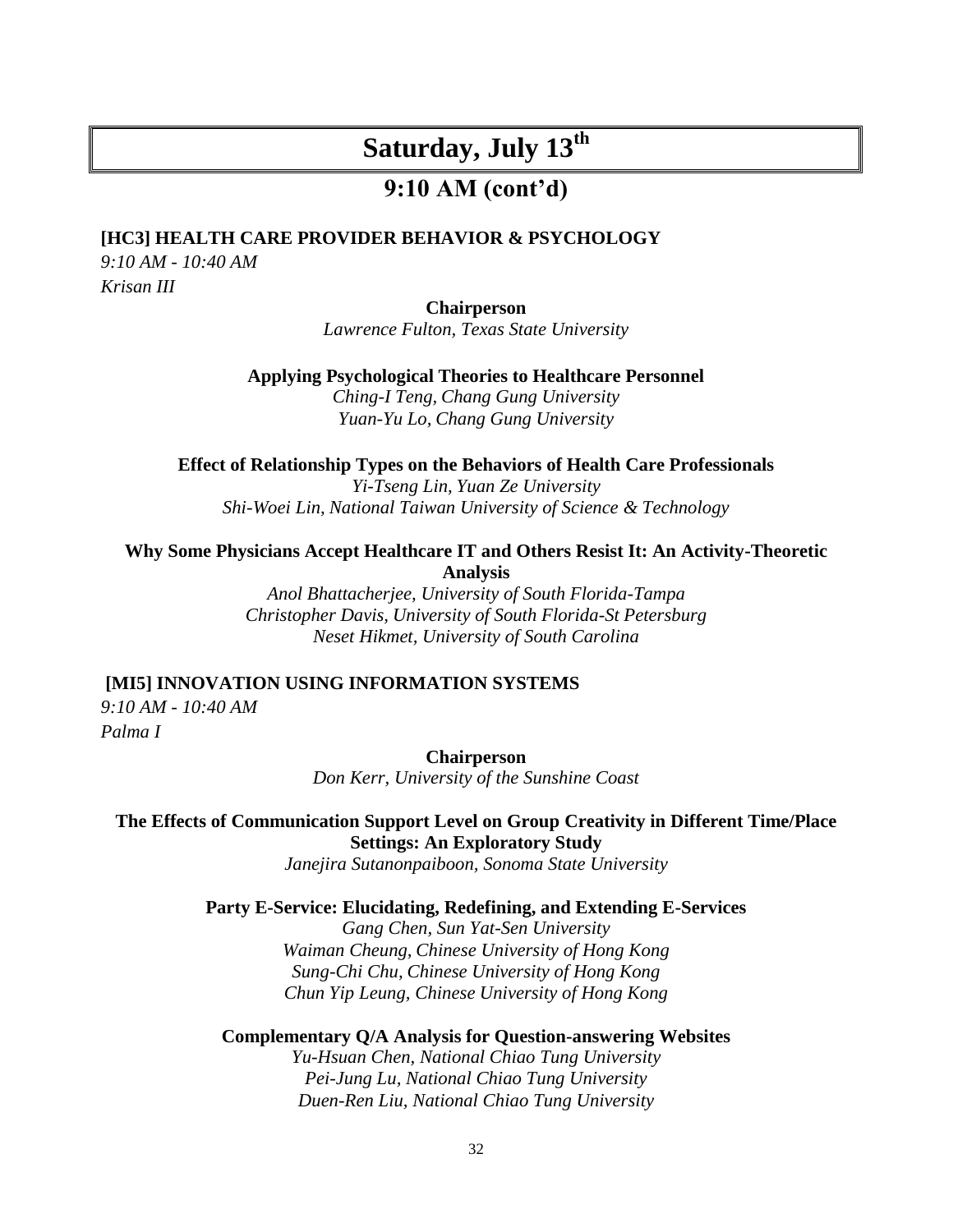### **9:10 AM (cont'd)**

#### **[MK3] CONSUMER BEHAVIOR**

*9:10 AM - 10:40 AM Palma II*

#### **Chairperson**

*David Zhang, University of Saskatchewan*

**Customer Engagement and Service Innovation for Insurance Companies**

*Ja-Shen Chen, Yuan Ze University Hua-Hung Robin Weng, Yuan Ze University Chao-Lun Huang, Yuan Ze University*

#### **Expectation Level of Real Estate Buyers Considering Real Estate Factors: The Case of Slovenia and Japan**

*Bojan Grum, University of Nova Gorica Darja Kobal Grum, University of Ljubljana*

**Service Competition and Top Service Designers: Impacts on Price and Quality**

*Seung Jun Lee, Texas A & M University Gregory Heim, Texas A & M University*

## **10:40 AM**

**Coffee Break**

*10:40 AM - 11:00 AM* **Hotel Foyer**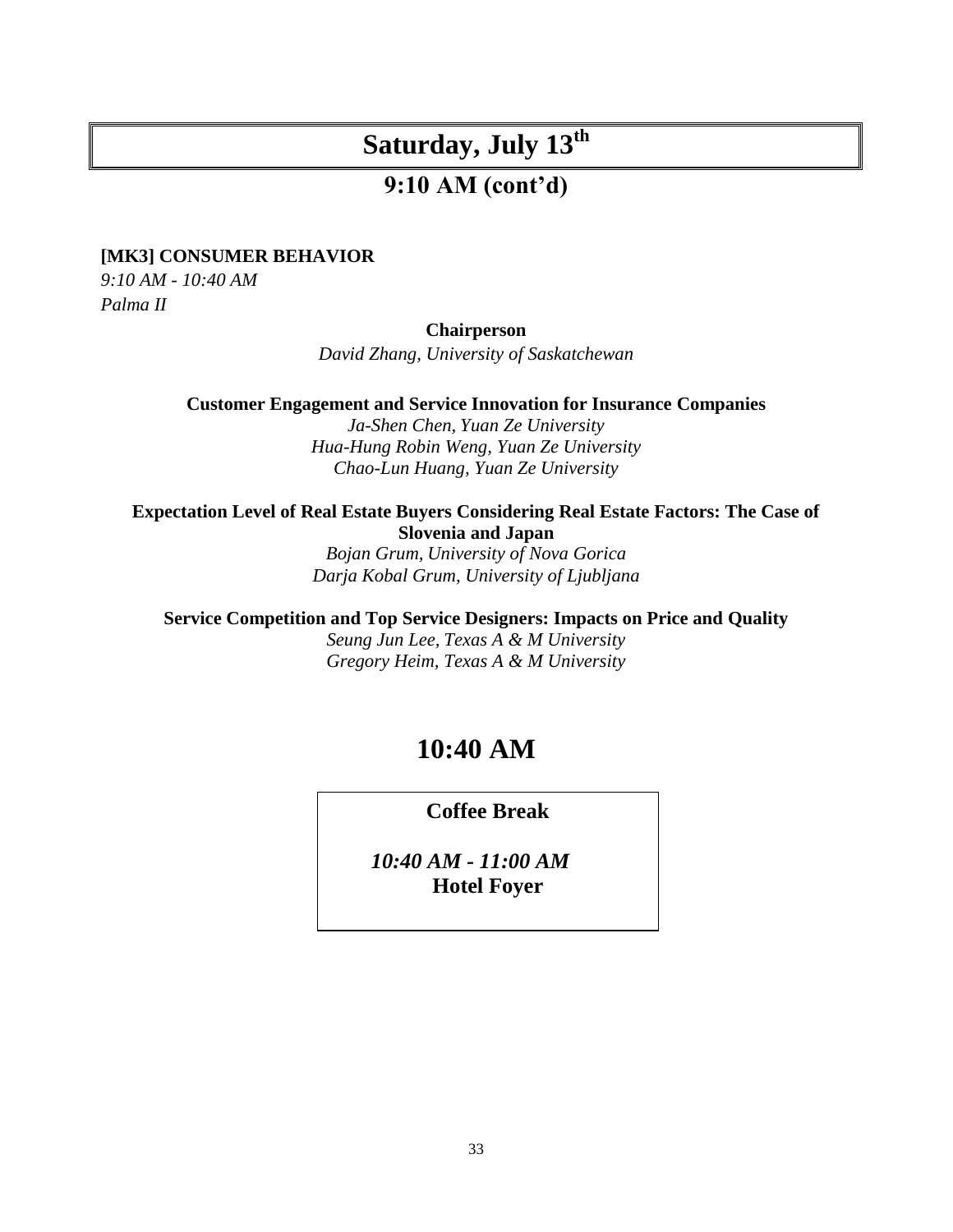#### **11:00 AM**

#### **[AS3] ONLINE & CLOUD COMPUTING IN ASIA**

*11:00 AM - 12:30 AM Krisan I* **Chairperson**

*Chun-An Li, National Yunlin University of Science &Technology*

### **Investigating Consumer Attitudes and Behavioral Intention toward Online Mass Customization**

*Jun-Fang Liao, Wenzao Ursuline College of Languages*

**A Study of Online Perceived Value in Vietnamese Low Cost Carriers Market** *Viet Dung Trinh, Curtin University*

**Affected by Network Externality on the Social Network Site: The Empirical Study of Transaction Cost**

> *Yu Ping Wu, National Dong Hwa University Yuh-Yuan Tsai, National Dong Hwa University*

#### **[IE1] INNOVATIVE EDUCATION**

*11:000 AM - 12:30 PM*

*Krisan II* **Chairperson** *Therese Anne Joiner, Monash University*

**Distance and Proximity: How Can a Remote Team Leader Bridge the Gap? Experiential Learning through Tacksaari Oy's Procurement Team (Russell Ching's Best Paper Award in Innovative Education)** *Krista Finstad-Milion, ICN Business School*

*Brendan Bannister, Northeastern University*

#### **An Evolutionary Computation Approach for Automatically Constructing Concept Map to Evaluate the Quality of Test Question Establishment**

*Ta-Cheng Chen, National Formosa University Peng-Sheng You, National Chiayi University Yi-Chih Hsieh, National Formosa University*

#### **Methods of Integrated Collaborative Active Learning Development and Implementation at Institut Manajemen Telkom (Bandung, West Java, Indonesia)**

*Eka Yuliana, Indonesian Marketing Association Ella Jauvani Sagala, The British Psychological Society Nurvita Trianasari, Telecom Management Institute Febe Sevtin, Telecom Management Institute Runik Machfiroh, Telecom Management Institute Yudhaningsih Saad, Telecom Management Institute Astri Ghina, Telecom Management Institute*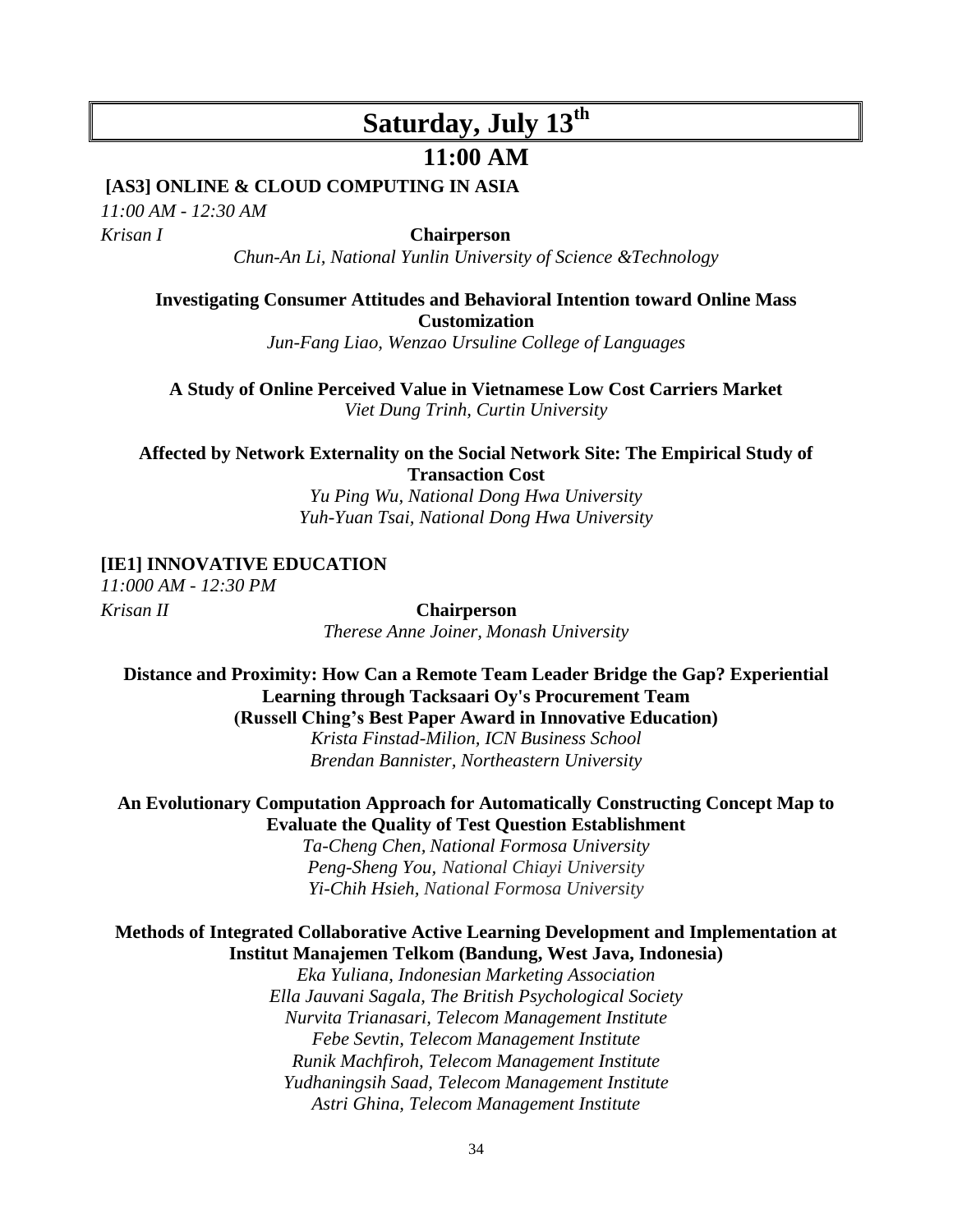## **Saturday, July 13th 11:00 AM (cont'd)**

#### **[MI6] WEBSITE APPLICATIONS & EVALUATIONS**

*11:00 AM - 12:30 PM Krisan III*

**Chairperson**

*Chia-Chi Wu, Chengchi University*

**Clustering Fans and Moderator Posts on Facebook Brand Pages**

*Chia-Chi Wu, National Chengchi University Kwei Tang, National Chengchi University Yu-Hui Fang, Tamkang University*

**Target Audience's Rating of Higher Education Institutions' Website**

*Marzie Astani, Winona State University*

**An Analysis of Social Activity Influences in Online Virtual Worlds**

*Kuan-Yu Chen, National Chiao Tung University Hsiu-Yu Liao, National Chiao Tung University Huai-Chun Chi, National Chiao Tung University Duen-Ren Liu, National Chiao Tung University*

#### **[SC7] SUPPLY CHAIN DESIGN II**

*11:00 AM - 12:30 PM Palma I*

**Chairperson**

*Yu Cui, Gifu Keizai University*

#### **Linking Market Orientation to Mass Customization Capability: An Organizational Learning Perspective**

*Zhiqiang Wang, South Chain University of Technology Qiang Wang, Chinese University of Hong Kong Xiande Zhao, China-Europe International Business School*

**The Evaluation and** *Selection of Supply Chain Models for Short-Life-Cycle Products Xuenian Zhao, Sun Yat-Sen University Qiang Zhou, Hong Kong Shue Yan University Xia Pan, Sun Yat-Sen University*

**The Effect of Supply Chain Decoupling Points on Demand Planning: An Empirical Study** *Artur Swierczek, University of Economics - Katowice Natalia Szozda, Wroclaw University*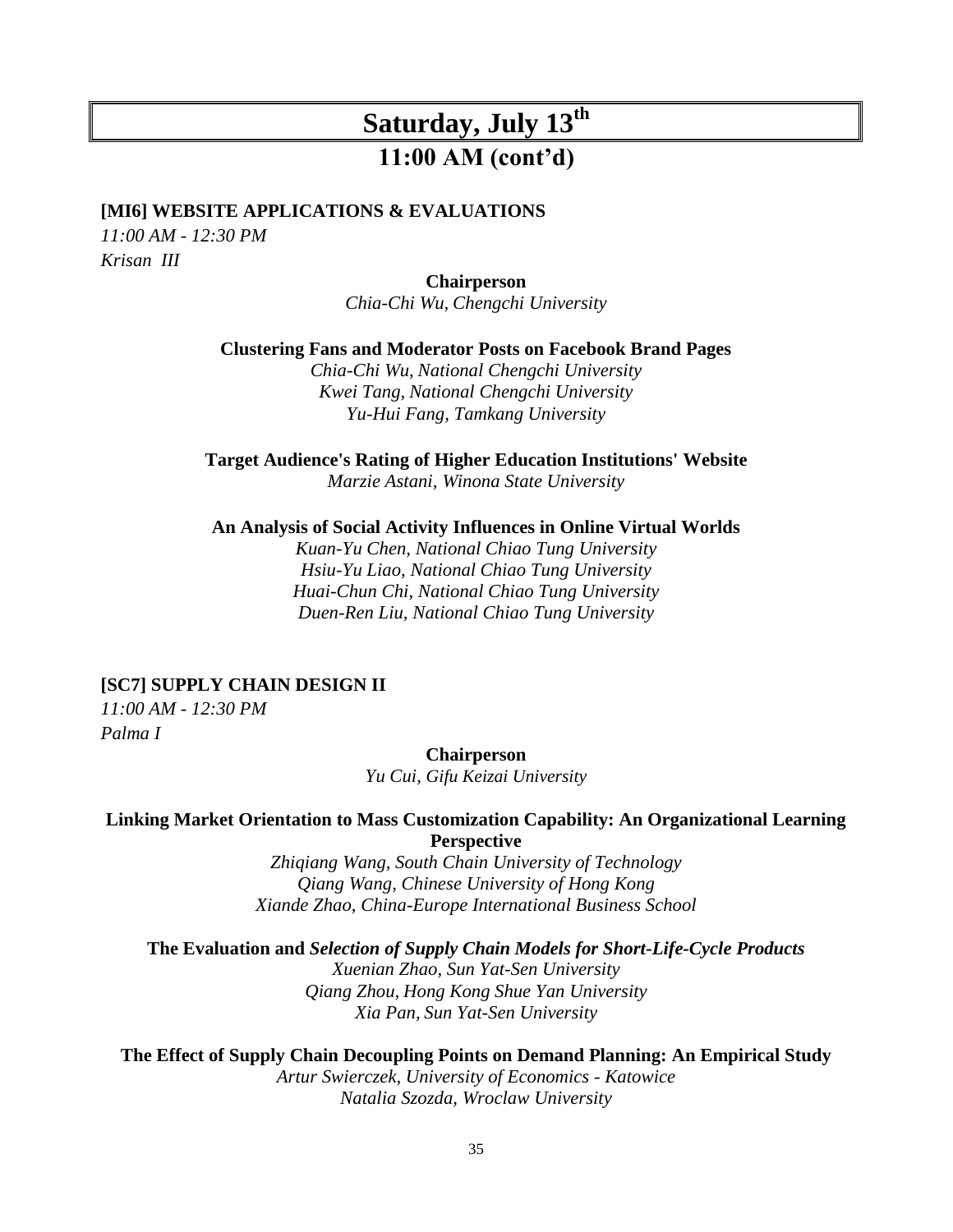## **Saturday, July 13th 11:00 AM (cont'd)**

#### **[SU1] CONTEMPORARY ISSUES IN SUSTAINABILITY**

*11:00 AM - 12:30 PM Palma II*

#### **Chairperson**

*Norma Harrison, Macquarie University*

**Impact of Ethical Attributes of Services on Consumer Preference**

*Nai-Yu Liu, Yuan Ze University Wen-Yeh Huang, Yuan Ze University*

#### **Incorporating Sustainability Principles to Humanitarian Supply Chains**

*Kathy Dhanda, DePaul University Nezih Altay, DePaul University*

#### **The Interplay between Perceived Business Uncertainty and Organizational Capabilities in Firms' Response to Climate Change**

*Su Yol Lee, Chonnam National University Robert Klassen, Ivey Business School*

### **LUNCH**

### **12:30 PM-1:30 PM**

**Lunch Break** *12:30 PM - 1:30 PM*

**Hotel Restaurant Ticket to be handed in at the restaurant**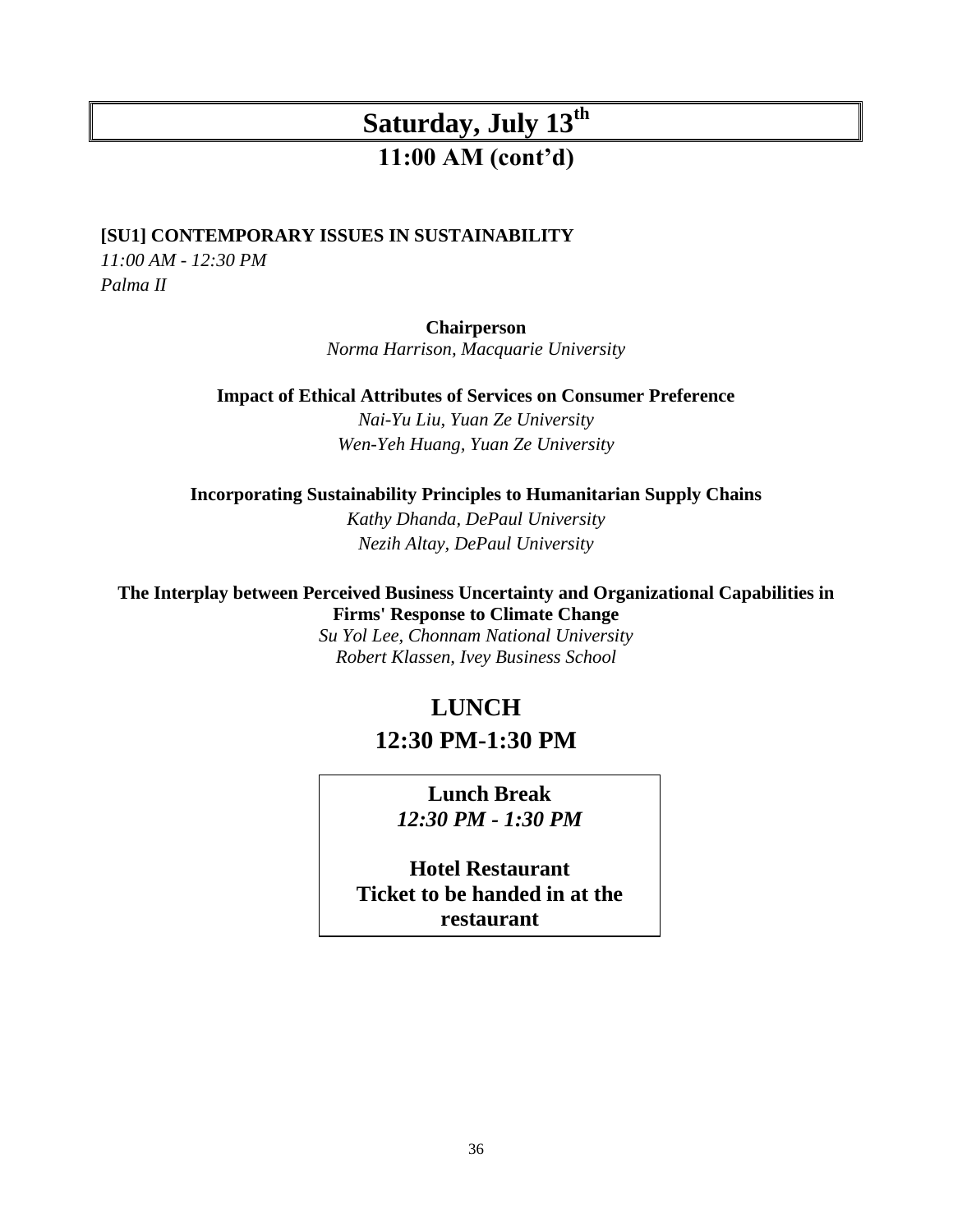### **1:30 PM**

#### **[MK4] MARKETING STRATEGY**

*1:30 PM - 3:00 PM Krisan I*

**Chairperson**

*David Zhang, University of Saskatchewan*

**Influences of Consumer Review Websites and Official Company Websites on Consumer Decision Making Process with Varying Degrees of Expertise and Risk Aversion**

*Somkiat Eiamkanchanalai, Chulalongkorn University Nuttapol Assarut, Chulalongkorn University*

#### **Evaluating the Impact of Advertising on Sales and Profitability in Apparel Industry**

*D.K. Malhotra, Philadelphia University Rashmi Malhotra, St. Joseph's University Elizabeth Mariotz, Philadelphia University*

#### **Linking Car Racing Attendee Expectations and Values with Trust, Satisfaction and Loyalty Outcomes**

*John Hamilton, James Cook University Murray Prideaux, James Cook University Singwhat Tee, James Cook University*

#### **[MM3] MANUFACTURING MANAGEMENT INNOVATION**

*1:30 PM - 3:00 PM Krisan II*

> **Chairperson** *Atul Agarwal, University of Illinois - Springfield*

**The Antecedents and Consequences of Plant Closing Announcement** *Amitabh Raturi, University of Cincinnati*

**Social Innovation Through Appropriate Technology: What IS the Initiative of Business Model?** 

*Jung-Hoon Lee, Yonsei University*

#### **An Overview of Mass Customization in Practice**

*Samir Barman, University of Oklahoma*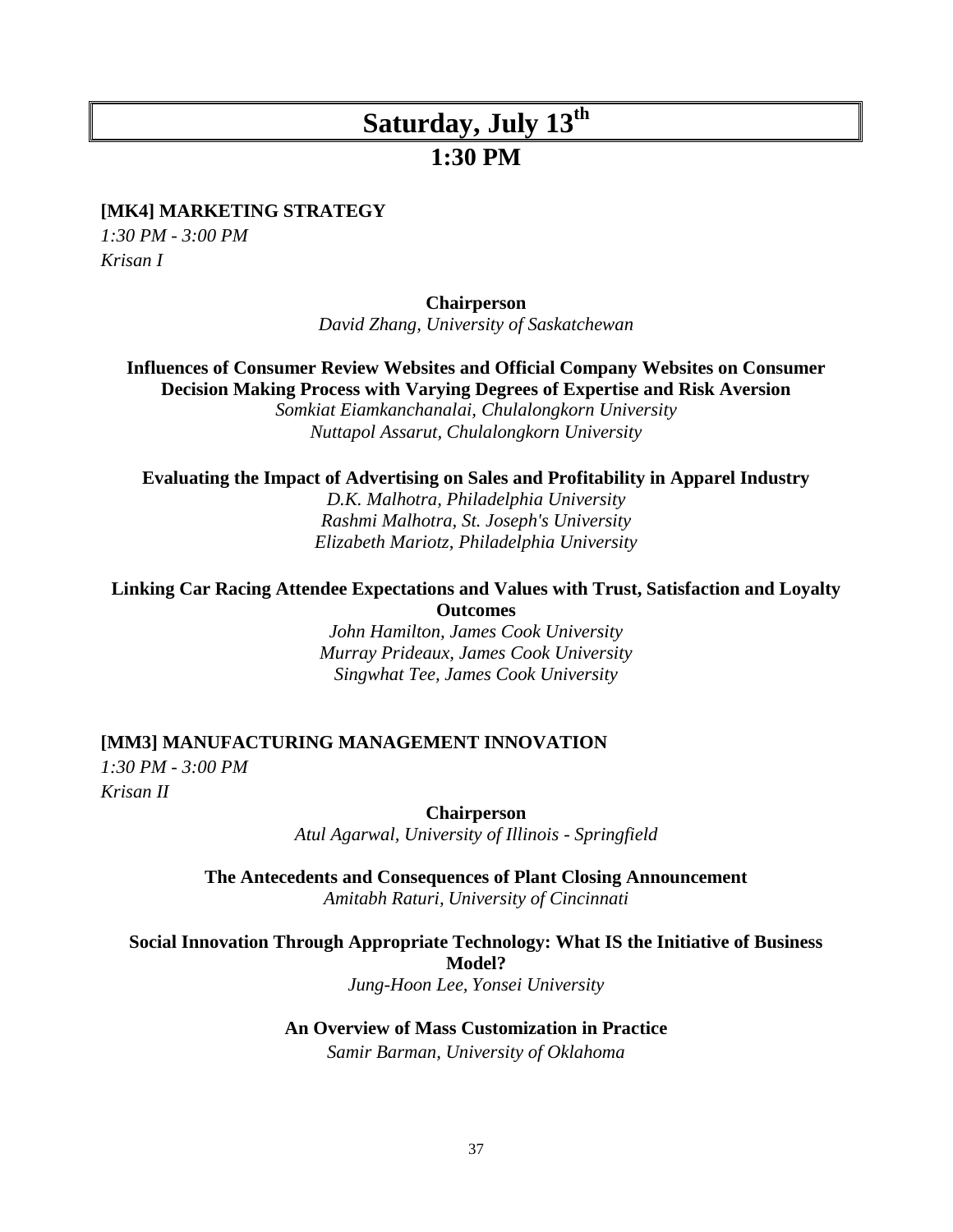### **1:30 PM**

#### **[OB3] WORKPLACE ENVIRONMENT**

*1:30 PM - 3:00 PM Krisan III*

#### **Chairperson**

*Krista Finstad-Milion, ICN Business School* 

#### **Workplace Aggression in the Allied Health Context**

*Rodwell, John, Australian Catholic University Defne Demir, Australian Catholic University Andre Gulyas, Australian Catholic University Rebecca Flower, Australian Catholic University*

#### **Do Organizational Supplies Fit Individual Needs? A Longitudinal Study in China**

*Chun-Sheng Yu, University of Houston - Victoria June Lu, University of Houston – Victoria*

#### **[SD2] DECISION ANALYSIS**

*1:30 PM - 3:00 PM Palma I*

#### **Chairperson**

*Yoichi Hayashi, Meiji University*

#### **Decision Analysis on Survey and Soil Investigation Problem in Power Engineering Consultant**

*Amy Maulany Setyaman, Bandung Institute of Technology Yos Sunitiyoso, Bandung Institute of Technology*

#### **Applying Rational Framework of Decision Making to Revise Corporate Strategy: A Case Study of a Technology Start-Up Company**

*Dimas Fajar, Bandung Institute of Technology Yos Sunitiyoso, Bandung Institute of Technology Leila Fatmasari Rahman, Bandung Institute of Technology*

#### **Detecting Changes in Data with Long-range Dependence**

*Jonathan Wylie, City University of Hong Kong*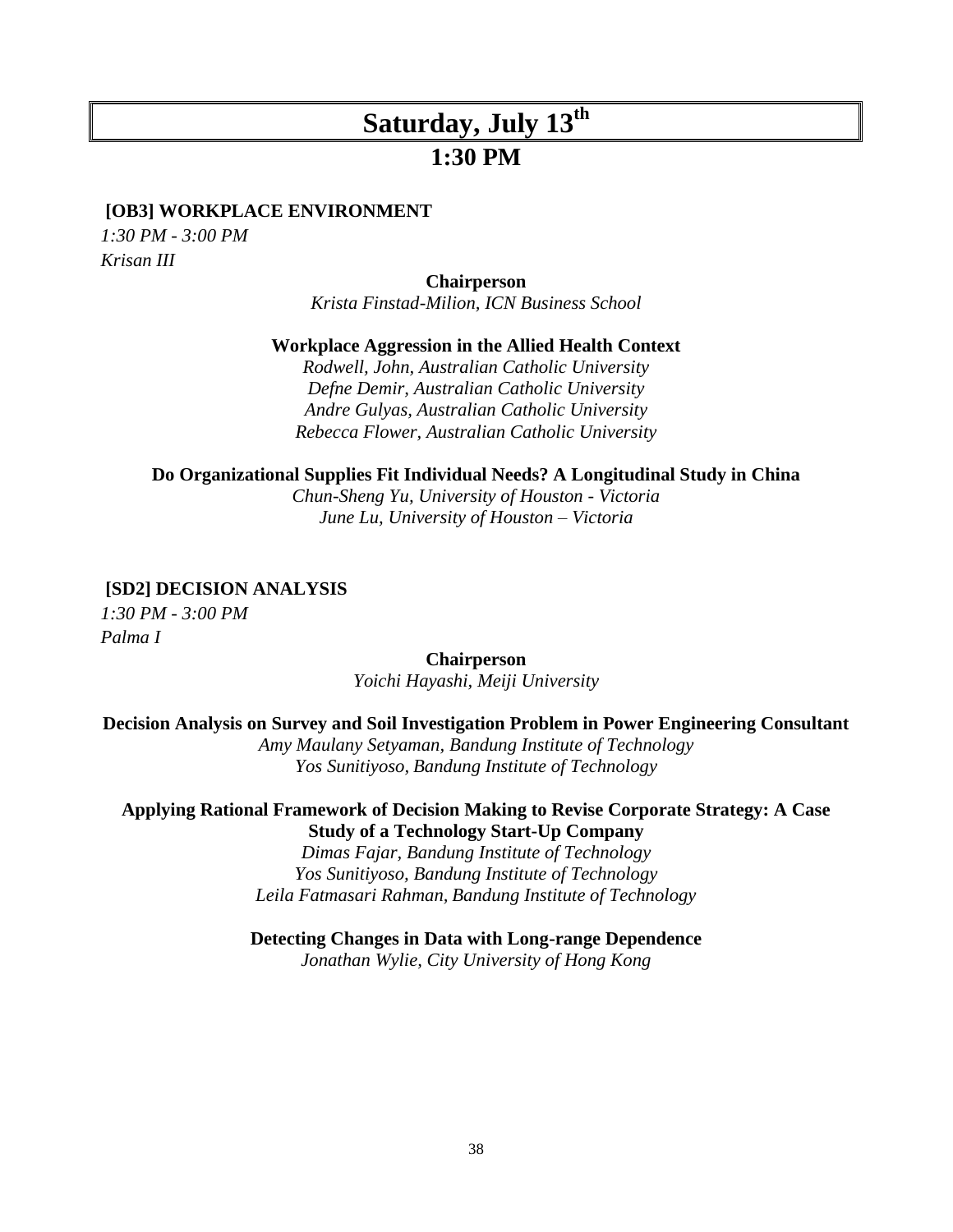## **Saturday, July 13th 1:30 PM (cont'd)**

#### **[SU2] SUSTAINABILITY MODELS**

*1:30 PM - 3:00 PM Palma II*

#### **Chairperson**

*Nezih Altay, DePaul University*

#### **A Model for Sustainable Warehousing: From Theory to Best Practices**

*Tayyab Amjed, Macquarie University Norma Harrison, Macquarie University*

#### **Analyzing Tourist Flow from Japan to Taiwan**

*Yen-Hsun Chen, National Cheng Kung University Hsin Hong Kang, National Cheng Kung University Ping Chang Lee, National Cheng Kung University* 

#### **An Exploratory Study for Understanding e-waste Recycling**

*Amy Zeng, Worcester Polytechnic Institute Menglan Zhuang, Worcester Polytechnic Institute Tony Manta, Chalmers University of Technology*

**Coffee Break**

*3:00 PM - 3:30 PM Hotel Foyer*